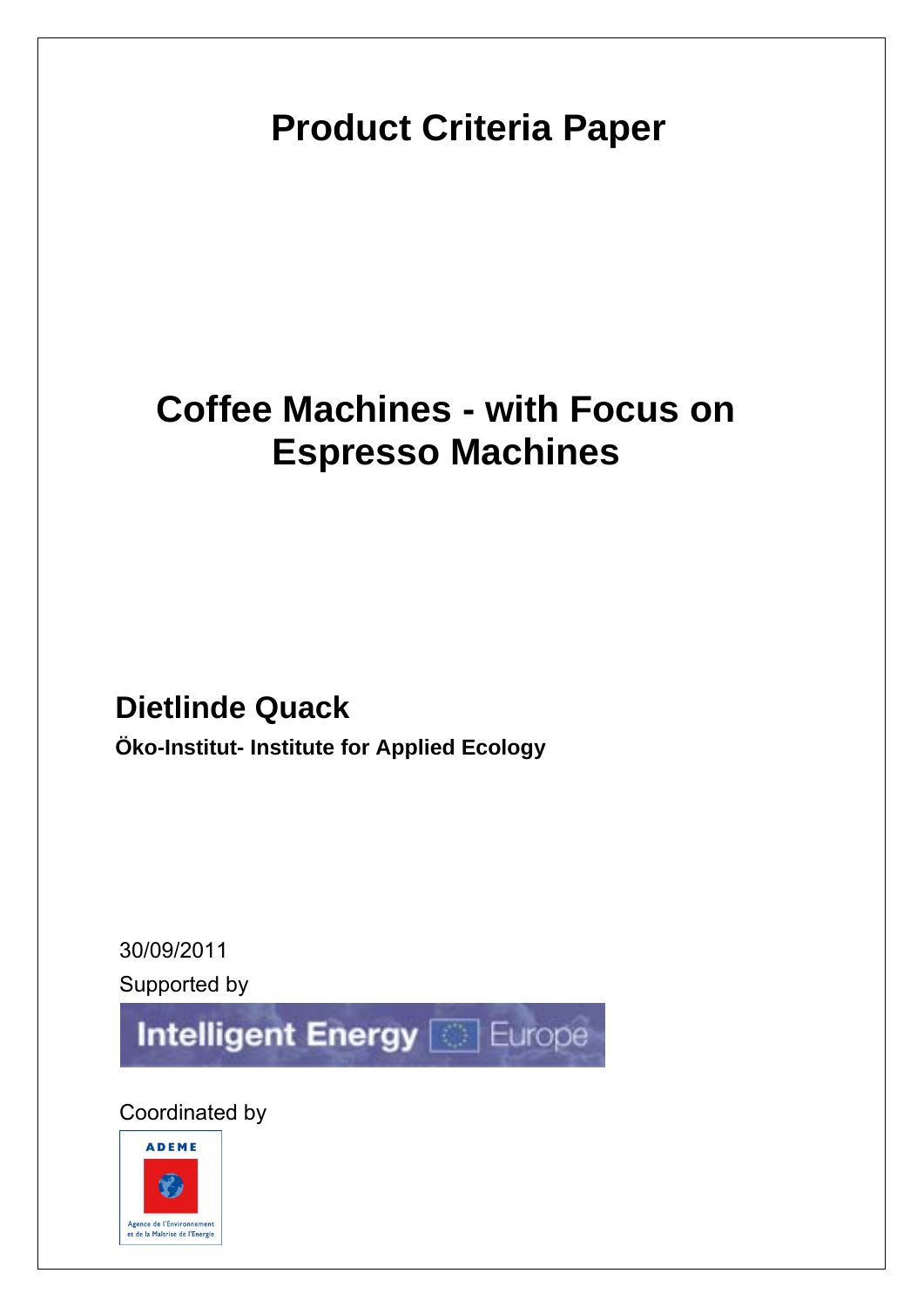

#### **The Project in brief**

Topten.eu is part of the international euro-topten initiative supported by the European programme Intelligent Energy Europe and several national institutions (energy agencies, WWF, consumer associations, research institutes). On global level Topten is coordinated by TIG, the Topten International Group. The organization adheres to the Topten Charter, TIG statutes and TIG Rules of Procedure (www.topten.info).

On national level Topten is a service that supports the market for energy efficient products. It aims at making energy efficient products the first choice for consumers, by offering them a user friendly tool for product comparison and selection. Key element of topten.eu is an online information platform for consumers presenting the most energy efficient appliances currently available in various product categories, including household appliances, office equipment, consumer electronics and cars. Information on energy consumption and performance of products as well as several other characteristics (i.e. brand, model, price, picture) is provided. Product data is based on labels and standardized declarations as well as tests from accepted well known institutions. The service is independent of manufacturers and retailers.

#### **Consortium**

The project is co-ordinated by the Agence de l'Environnement et de la Maitrise de l'Energie (ADEME). The other 19 project partners are:

| <b>Project Partner</b>                                        | Country        |
|---------------------------------------------------------------|----------------|
| Austria: Austrian Energy Agency                               | AT             |
| Belgium: World Wide Fund for Nature - vzw/asbl                | <b>BE</b>      |
| Belgium: WWF European Policy Office                           | <b>BE</b>      |
| Czech Republic: SEVEn, o.p.s.                                 | CZ             |
| Finland: Motiva Oy                                            | FI.            |
| France: WWF Fonds Mondial pour la Nature                      | FR.            |
| Germany: dena, Deutsche Energie-Agentur                       | DE             |
| Germany: Oeko-Institut e.V.                                   | DE             |
| Germany: Wuppertal Institute                                  | DE             |
| Germany: ICLEI, European Secretariat                          | DE             |
| Greece: WWF Greece                                            | <b>GR</b>      |
| Italy: WWF Italia Onlus                                       | ΙT             |
| Lithuania: LNCF, consumer federation                          | LT             |
| Luxemburg: Oeko-Zenter, asbl                                  | LU             |
| Norway: Norges Naturvernforbund                               | <b>NO</b>      |
| Poland: FEWE Polish Foundation for Energy Efficiency          | PL             |
| Portugal: Quercus                                             | <b>PT</b>      |
| Romania: ICEMENERG                                            | R <sub>O</sub> |
| Spain: ADENA / WWF, Asociacion para la defensa de la natureza | ES             |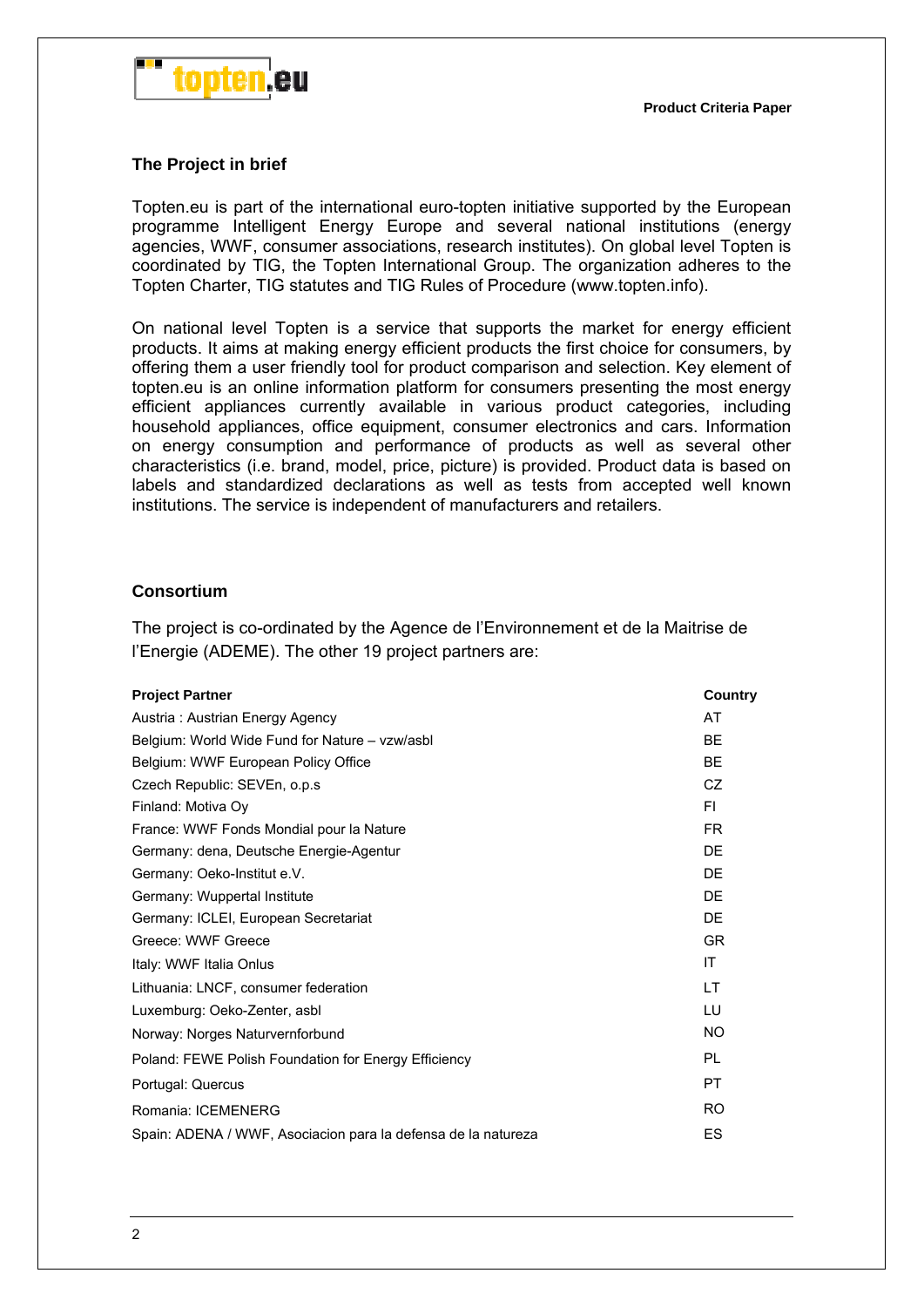

**Product Criteria Paper**

#### **Contact**

Therese Kreitz (project leader) 2 Square La Fayette 49004 Angers Cedex 01 Paris, Frankreich

+33.(0)4.9395.7984

therese.kreitz@ademe.fr

| Dr. Eric Bush    | Dr. Dietlinde Quack               |
|------------------|-----------------------------------|
| Rebweg 4         | Öko-Institut e.V.                 |
| 7012 Felsberg    | Merzhauser Straße 173             |
| Schweiz          | 79100 Freiburg                    |
| $+41812526364$   | Tel. $+49$ (0) 761 - 452          |
| info@topten.info | $95 - 0$                          |
|                  | Fax +49 (0) $761 - 452$<br>95-288 |
|                  |                                   |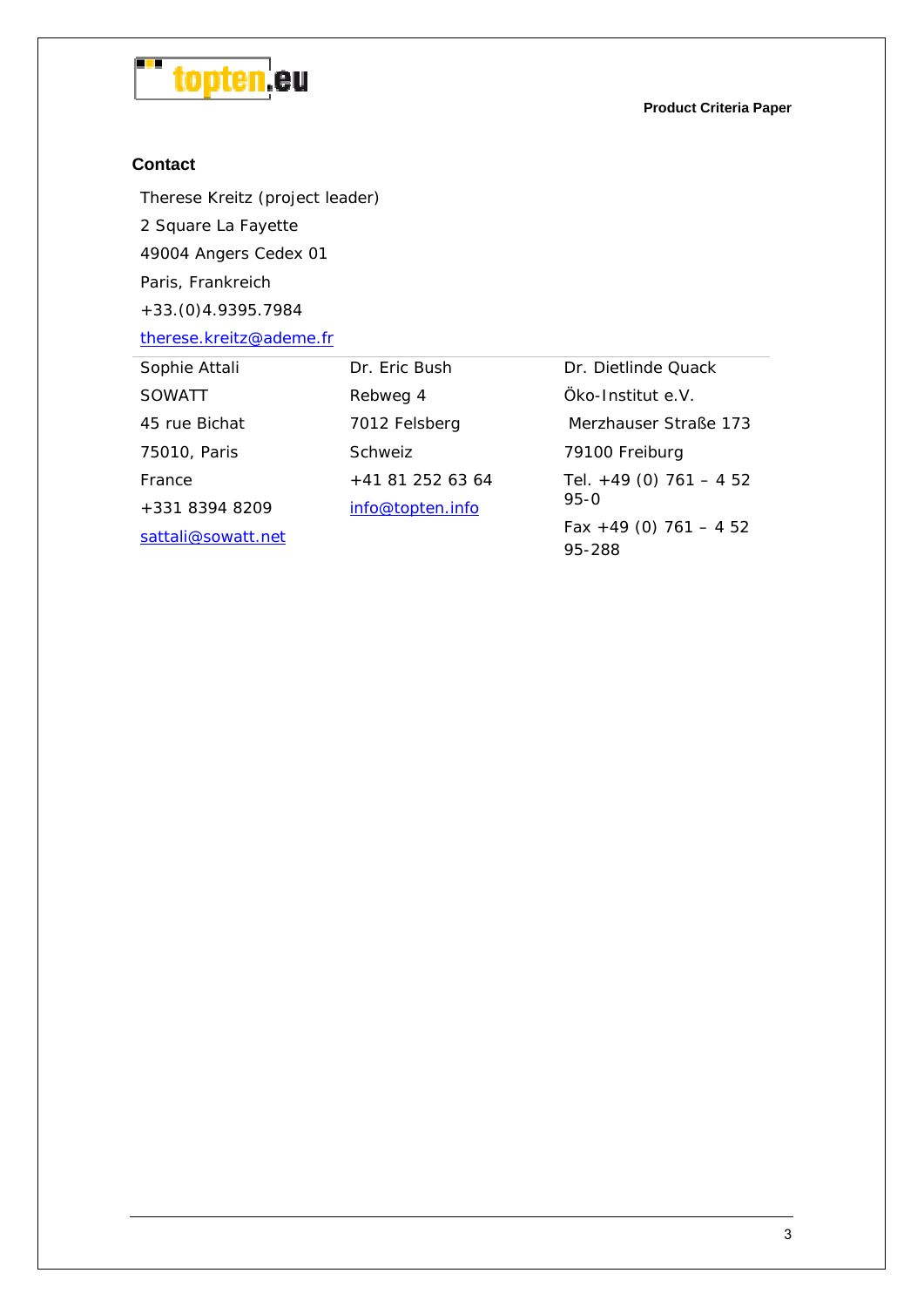

## **Criteria Paper for Coffee Machines**

## **Contents**

| 1              |                                                                |  |
|----------------|----------------------------------------------------------------|--|
| $\overline{2}$ |                                                                |  |
| 2.1            |                                                                |  |
| 2.2            |                                                                |  |
| 2.2.1          |                                                                |  |
| 2.2.2          |                                                                |  |
| 2.2.3          |                                                                |  |
| 2.2.4          |                                                                |  |
| 2.2.5          |                                                                |  |
| 2.2.6          |                                                                |  |
| 2.3            |                                                                |  |
| 2.4            |                                                                |  |
| 2.4.1          |                                                                |  |
| 2.4.2          |                                                                |  |
| 2.5            |                                                                |  |
| 2.5.1          | Methods to Measure the Energy Consumption of Coffee Machines21 |  |
| 3              |                                                                |  |
| 3.1            |                                                                |  |
| 3.2            |                                                                |  |
| 3.2.1          |                                                                |  |
| 4              |                                                                |  |
| 4.1            |                                                                |  |
| 4.2            |                                                                |  |
| 4.3            |                                                                |  |
| 4.4            |                                                                |  |
| 5              |                                                                |  |
| 6              |                                                                |  |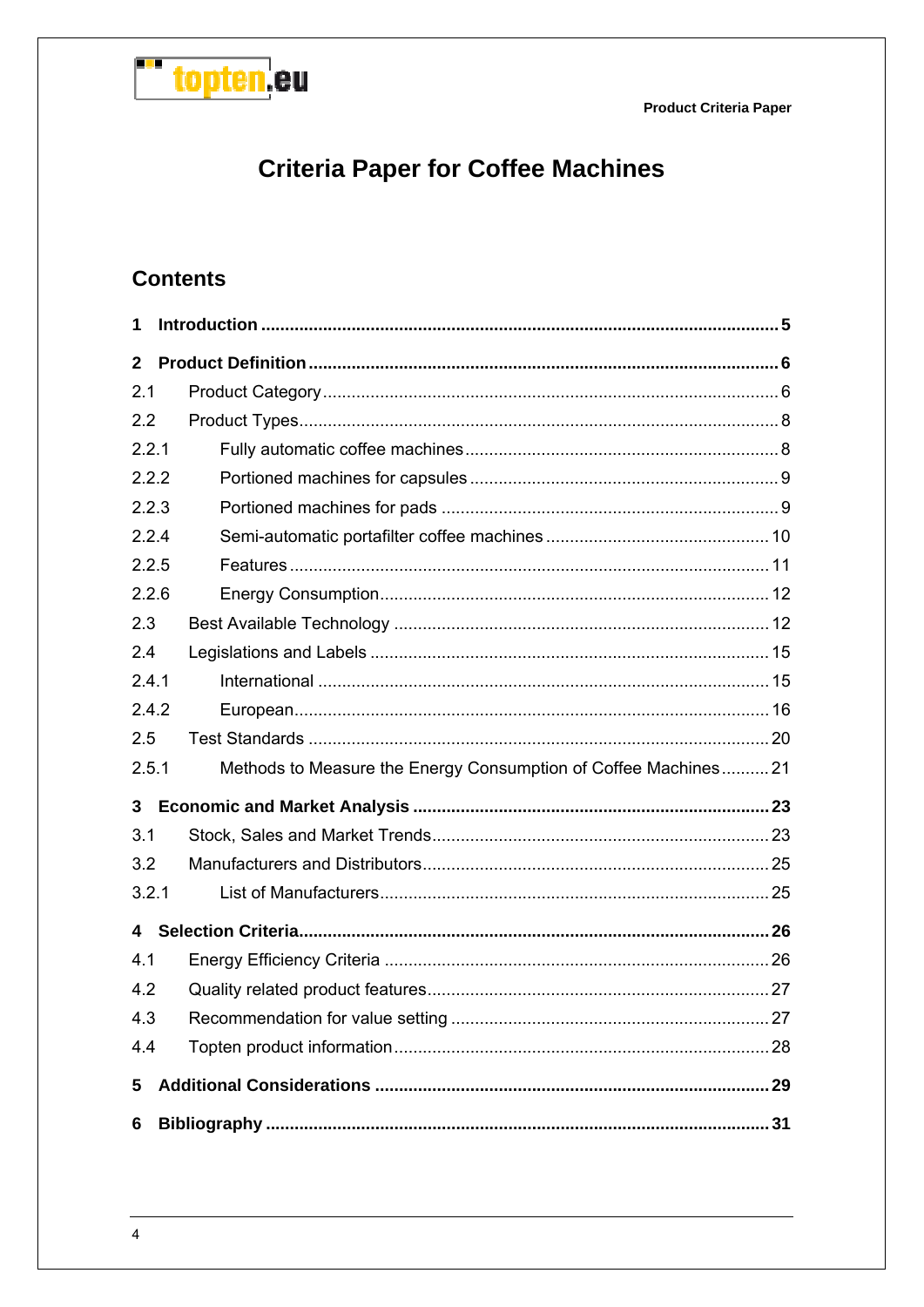



## **1 Introduction**

The criteria papers are meant to help the national partners to collect and analyse data about a product and establish a national Topten selection. Once these selections are on-line, consumer oriented information on very efficient products will be available and publicised. Appropriate selection criteria and respective technical specifications are a crucial precondition for meaningful and well accepted Topten websites. The purpose of this criteria paper is to provide a common basis for the definition of technical specifications. Obviously the market offer differs significantly in European member States in terms of price level, configuration, energy classes and energy consumption corresponding to levels of purchasing power and behavioral aspects (mentality, customs, etc.).

Within the European wide Topten project, an aligned approach for technical specifications for all national Topten websites is aimed at, as far as possible. A high level of uniformity and congruency of the different national websites will enhance the awareness amongst manufacturers. Providing and publicising good quality data at national level allows to analyse the situation at European level and make policy recommendations which are shown on www.topten.eu.

Below is the product specification for Topten qualified Coffee Machines. A product should meet all identified criteria in Chapter 4 (as far as national context allows) in order to be a Topten.eu product.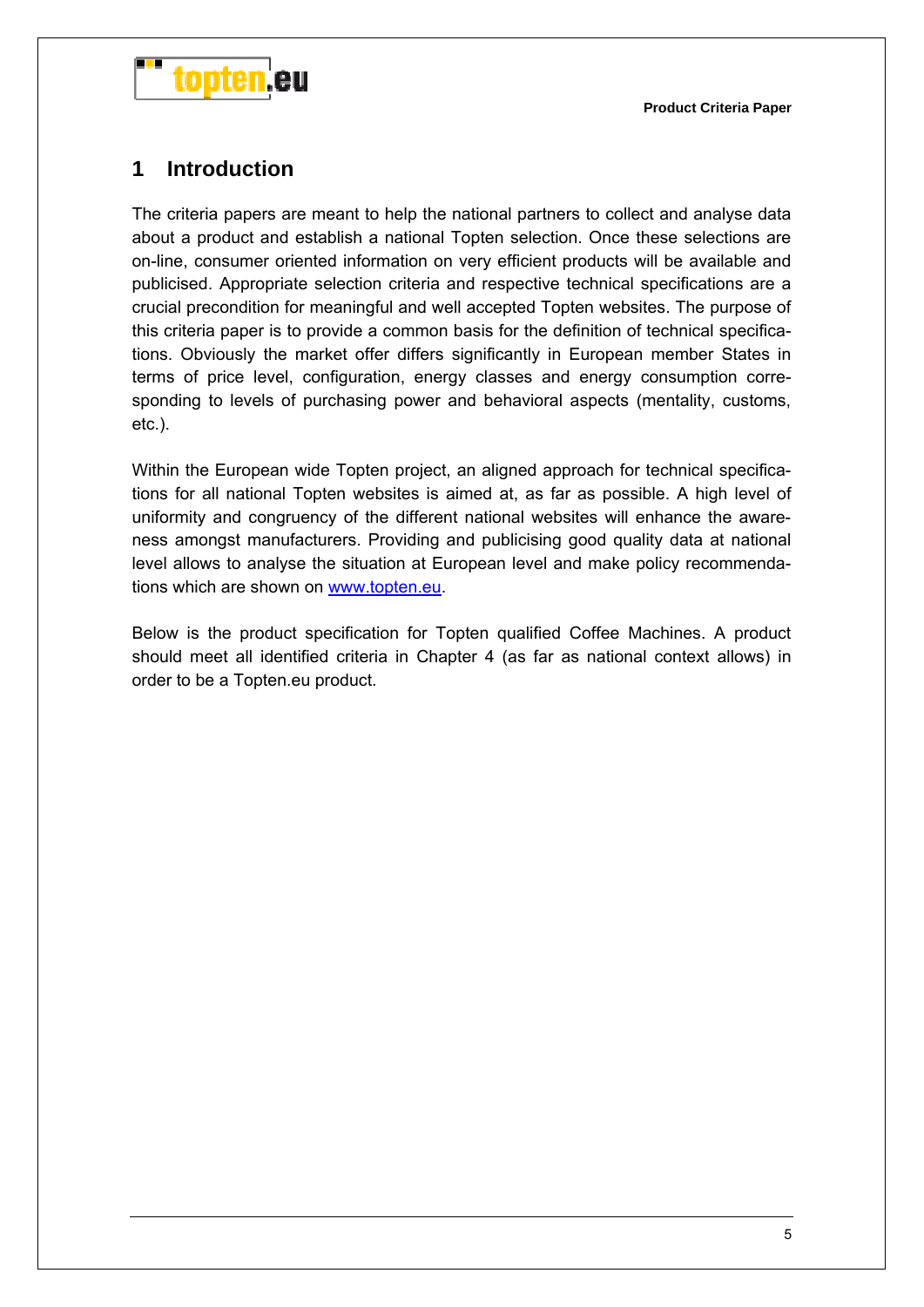

## **2 Product Definition**

This chapter provides an overview of Coffee Machines. It also gives a technical analysis of the product and explains EU and national relevant product and test standards.

#### **2.1 Product Category**

The stock of coffee machines in the European Union is estimated to be 100 million units, consuming 17'000 million kWh per year and causing electricity costs of about 2'500 Mio Euro (according to estimations by Topten). Roughly 20 million coffee machines are annually sold in Europe. There is a large variety of different products which can be defined as coffee machines (e.g. drip filter coffee machines, percolators, French Press). The main function of a coffee machine is the preparation of a coffeebased beverage.

Coffee machines with electricity supply can be categorized according to their pressure: machines with high pressure ( $> 800$  kPa<sup>1</sup>), low pressure ( $< 800$  kPa) and no pressure (see Table 1). For the preparation of a real "espresso" 1500 kPa are optimal. Therefore, machines with more than 800 kPa are synonymously called "espresso machines". Coffee prepared with low or no pressure tastes more like drip-filter-coffee.

| <b>Type</b>                                                                   | <b>Pressure</b>    | <b>Quality of Coffee</b>      | Synonym          |
|-------------------------------------------------------------------------------|--------------------|-------------------------------|------------------|
| Fully automatic machines                                                      | High               | Espresso                      | Espresso machine |
| Portioned machines:                                                           | High               | Espresso                      | Espresso machine |
| Capsule machines                                                              | Low (e.g. Tassimo) | Drip-filter-like              |                  |
| Portioned machines: Pad<br>machines                                           | Low                | Drip-filter-like              |                  |
| Machines with piston lever<br>(Semi-automatic portafilter<br>coffee machines) | High               | Espresso                      | Espresso machine |
| Drip-filter machines                                                          | No pressure        | Drip-filter-like              |                  |
| Combi machines (Piston<br>lever/Drip-filter)                                  | High/Low           | Espresso/Drip-filter-<br>like |                  |

**Table 1 Types of coffee machines with electricity supply** 

For comfort and quality reasons, there is a considerable trend towards fully automatic machines and an extremely strong trend towards espresso portioned machines (e.g. sales from 2006 to 2007: fully automatic machines + 5,5 % and espresso portioned machines +43.1%), while low-comfort machines - mainly traditional drip-filter machines - are losing market share<sup>2</sup> (although with 55% they still have the highest market share

<sup>1</sup> Corresponding to 8 bar

<sup>2</sup> Josephy, B. et al (2011): Super efficient coffee machines - best available technology and market transformation. EEDAL 2011.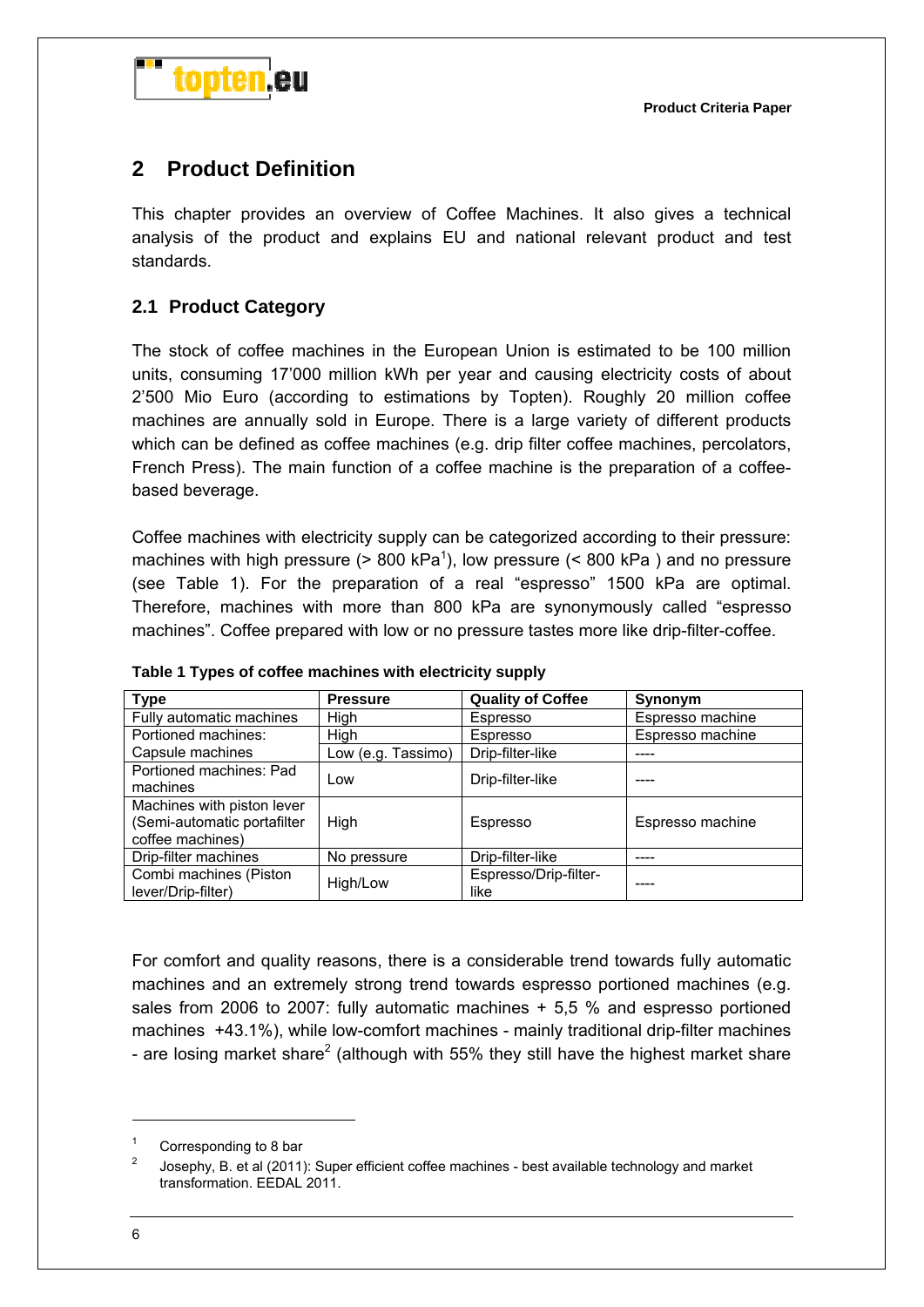

 $\overline{a}$ 

of all coffee macines<sup>3</sup>). Therefore the following product categories for coffee machines for private household use are defined in this paper (detailed description chapter 2.2.1 and 2.2.2):

- Fully automatic coffee machines,
- Portioned machines for capsules
- Portioned machines for pads
- Semi-automatic portafilter coffee machines

These types of machines are automatic single-serve coffee makers. Compared to the traditional way of coffee making the advantage of these automatic coffee machines is from the environmental point of view – that they brew just as much coffee as needed. Semi-automatic coffee machines like machines with piston lever are also single-serve coffee makers. The only difference is that the consumer has to grind the beans by himself and fill the coffee powder into the piston lever.

In comparison to filter drip machines, single-serve coffee makers help to save both energy and coffee (beans/powder) as less coffee is wasted. But most of the espresso/coffee machines sold so far have high power consumption. This is less due to the actual coffee-making process than to the stand-by consumption. Based on an average use of private households up to three quarters of electrical power is consumed in standby mode<sup>4</sup>.

Not considered are filter coffee machines, combi-machines and (commercial) appliances with a permanent water supply.

The energy consumption of filter coffee machines is dominated by their keeping warm function. The power consumption for the coffee production is similar for all devices. A typical filter drip machine uses approximately 27 kWh per year (assumptinos: 30 minutes keeping warmfunction and 2190 cups). Filter coffee machines differ from devices mentioned above: they are not meant to brew coffee cupwise. For a good coffee quality they have to brew a certain quantity of coffee (2-3 cups). Due to this fact, the keeping warm function is not necessary for brewing additional cups but for keeping warm the brewed coffee. A thermal jug perfectly fulfills this function: it keeps the coffee hot and saves a lot of energy because the machine can be switched off directly after brewing. As a consequence the most efficient filter drip machines are the ones with thermal jug that do not need a keeping warm function.

<sup>3</sup> Source: Preparatory studies for Eco-design Requirements of EuPs- Lot 25: Non-Tertiary Coffee Machines" of 2011, task 2.

Stratmann, B., Grießhammer, R. & Bush, E. (2009) PROSA highpressure coffee and espresso machines – developing the award criteria for a climate label. Freiburg 2009.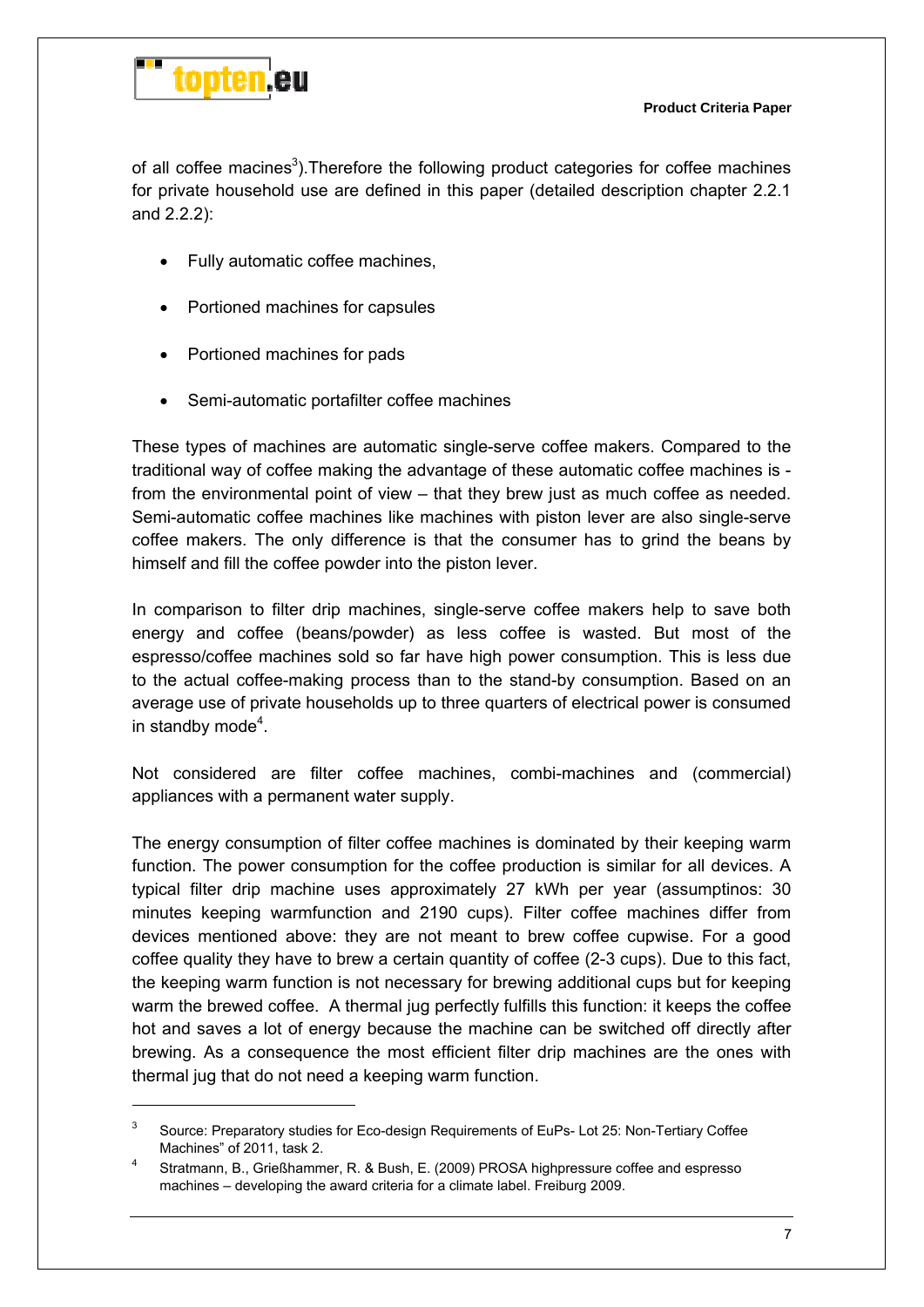

### **2.2 Product Types**

#### **2.2.1 Fully automatic coffee machines**

Fully automatic coffee machines operate automatically at the touch of a button and contain a complete preparation system with mill and pumps. Coffee beans are grinded to coffee grounds and are then compressed. With a pressure of at least 900 kPa<sup>5</sup>, the heated water (about 90°C) is pressed through the coffee powder. The coffee grounds are then automatically thrown into the pulp container and the brewed coffee goes directly into the provided cup/cups. Some automatic coffee machines even have an automated milk frothing, water filter and self-cleaning system. Most of the appliances can operate both with coffee powder and coffee beans.



#### **Figure 1 Fully automatic coffee machine6**

There are large differences in power consumption of the respective technologies: appliance without integrated auto power down function<sup>7</sup> could have an energy consumption of 196 kWh per year - due to the high power consumption in the machines' ready (keeping hot) and standby mode. The keeping warm function may consume up to 75 % of the total energy consumption per year, depending on user's switching off practice. High efficiency coffee machines with an auto-power-down function, a better insulation of boilers and low standby only have a consumption of about 34 - 44 kWh per year<sup>8</sup>. The price of a fully automatic machine ranges between 400 and 1300 Euros, with a lifetime of aout 10 years<sup>9</sup>.

<sup>5</sup> Corresponding to 9 bar

<sup>6</sup> Source: http://www.topten.eu/?page=super\_automatics

<sup>7</sup> Auto-power-down: automatic activation of the switch off after the machine has last been active or manipulated (factory setting).

<sup>&</sup>lt;sup>8</sup> Source: http://www.topten.eu/english/household/coffee\_machines/super\_automatics.html, 9

Source:"Preparatory studies for Eco-design Requirements of EuP – Tender TREN/D3/91-2007) LOT 25: Non-Tertiary Coffee Machines", task 4, p. 24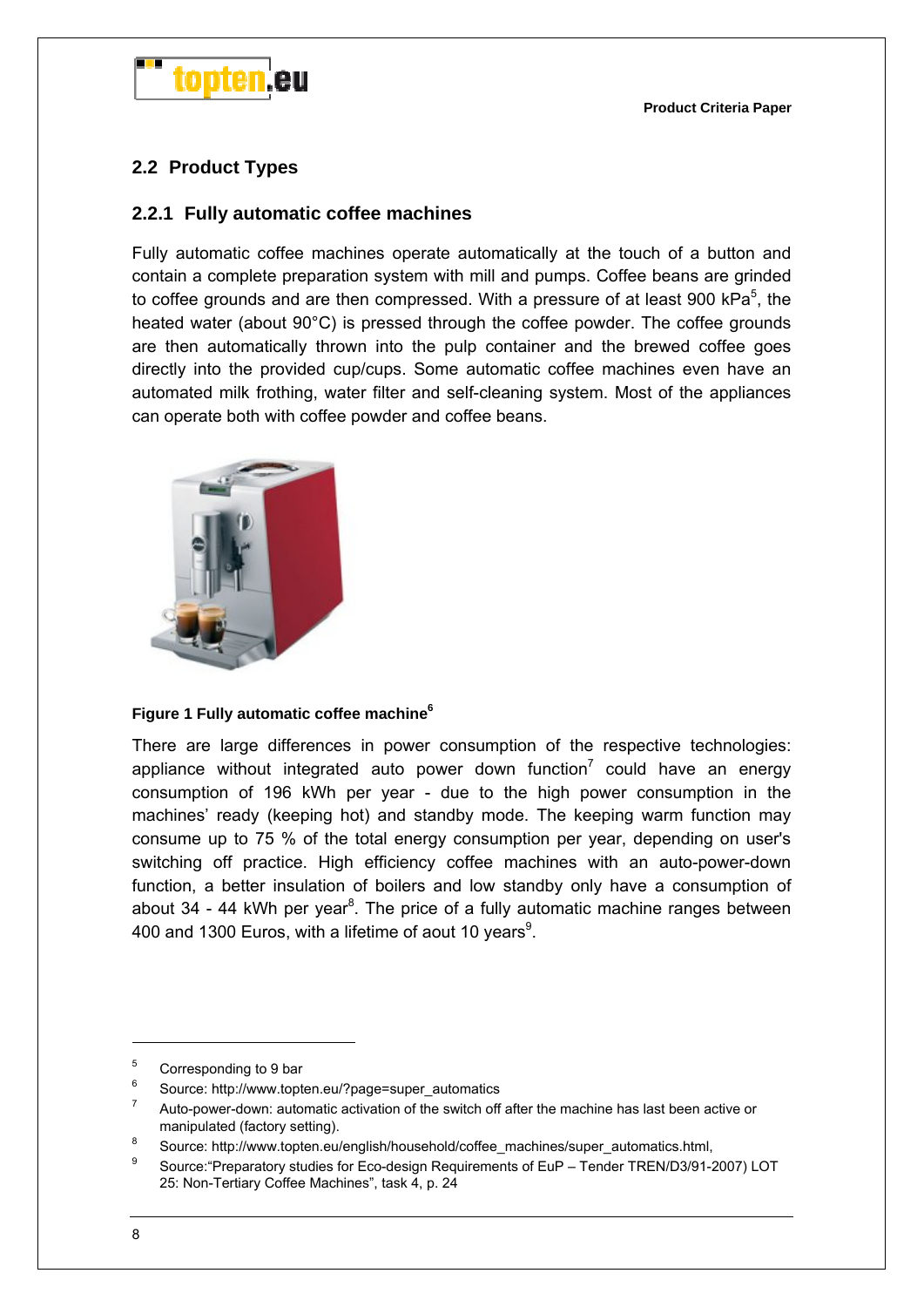

#### **2.2.2 Portioned machines for capsules**

Capsule machines work with high pressure of 800 kPa<sup>10</sup>. The hot water is pressed through small aluminium/plastic capsules filled with ground coffee. High efficiency capsule machines only have a consumption of even below 40 kWh per year (according to the measurement method of Euro-Topten/S.A.F.E.), whereas very energy inefficient machines need up to 200 kWh per year, similar to the automatic machines, due to their keeping hot and standby function. The price ranges between 80 an 250 Euros but in addition the running costs for these types of coffee machines are very high due to the costs of capsules. With an average price of 30 Cent per capsule in contrast to a portion coffee prepared by an automatic coffee machine with around 8 Cent per cup, the coffee costs are more than three times higher. The average lifetime of a capsule machine is 7 years (Market research in Germany , Juni 2011 and expert interviews of the Öko-Institut e.V.).



**Figure 2 Capsule machine11**

-

#### **2.2.3 Portioned machines for pads**

Using a filter pad machine, coffee is brewed cupwise by pressing hot water with low pressure (250 to 300 kPa) through small filter pads filled with ground coffee<sup>12</sup>. Their energy consumption is similar to the consumption of capsule machines. The price ranges between 40 and 210 Euros depending on their different functions. The running

<sup>&</sup>lt;sup>10</sup> But there are also exceptions, e.g. the Bosch Tassimo capsule machine works with lower pressure (< 3 kPa) and it´s therefore – per definition –not an espresso machine (see Table 1).<br>
<sup>11</sup> Source: http://www.topten.eu/?page=capsule\_espresso\_machiines<br>
<sup>12</sup> An expection are the machines from Malange: they brouwith high a

An exception are the machines from Malongo: they brew with high pressure. http://www.malongo.com/uk/index.php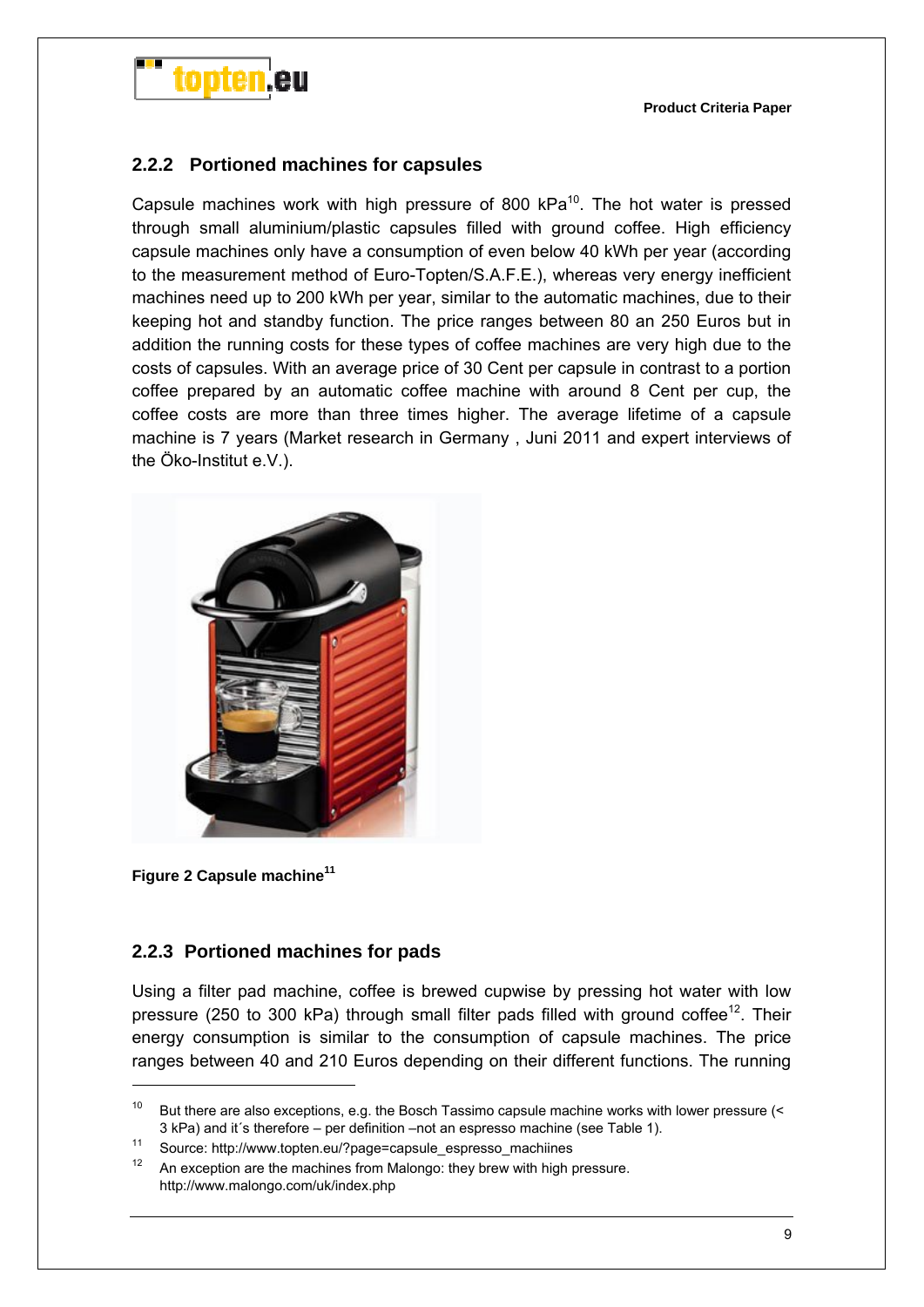

costs for these types of coffee machines are slightly lower than for capsule machines: their average price is 22 Cent per pad. The average lifetime of a pad machine is 7 years (Market research in Germany , Juni 2011 and expert interviews of the Öko-Institut e.V.).



**Figure 3 Pad machine13**

#### **2.2.4 Semi-automatic portafilter coffee machines**

A semi-automatic coffee machine works with high pressure of 800 kPa. The hot water is pressed through the portafilter which holds a filter and finely ground coffee and gets clamped to the espresso machine per hand (semi-automatic). The portafilter has one or two spouts which direct the coffee into the cup. High efficient machines only have a consumption of approximately 46 kWh per year (according to the measurement method of Euro-Topten/S.A.F.E.), whereas very energy inefficient machines need up to 140 kWh per year<sup>14</sup>. Their average price is about 200 Euros, it varies depending on their different functions. The average lifetime is 7 years (source: expert interviews of the Öko-Institut e.V.).

<sup>&</sup>lt;sup>13</sup> Source: Senseo Press: http://www.senseo.de/Style%20Library/Senseo/Content/Presse/Umfrageergebnisse\_Neue%20Kaffee

pad-Generation/2011\_07\_06\_neu\_Senseo\_Oyster\_300dpi.jpg<br>14 Source: http://www.topten.ch/deutsch/haushalt/kaffeemaschinen/kolbenmaschinen.html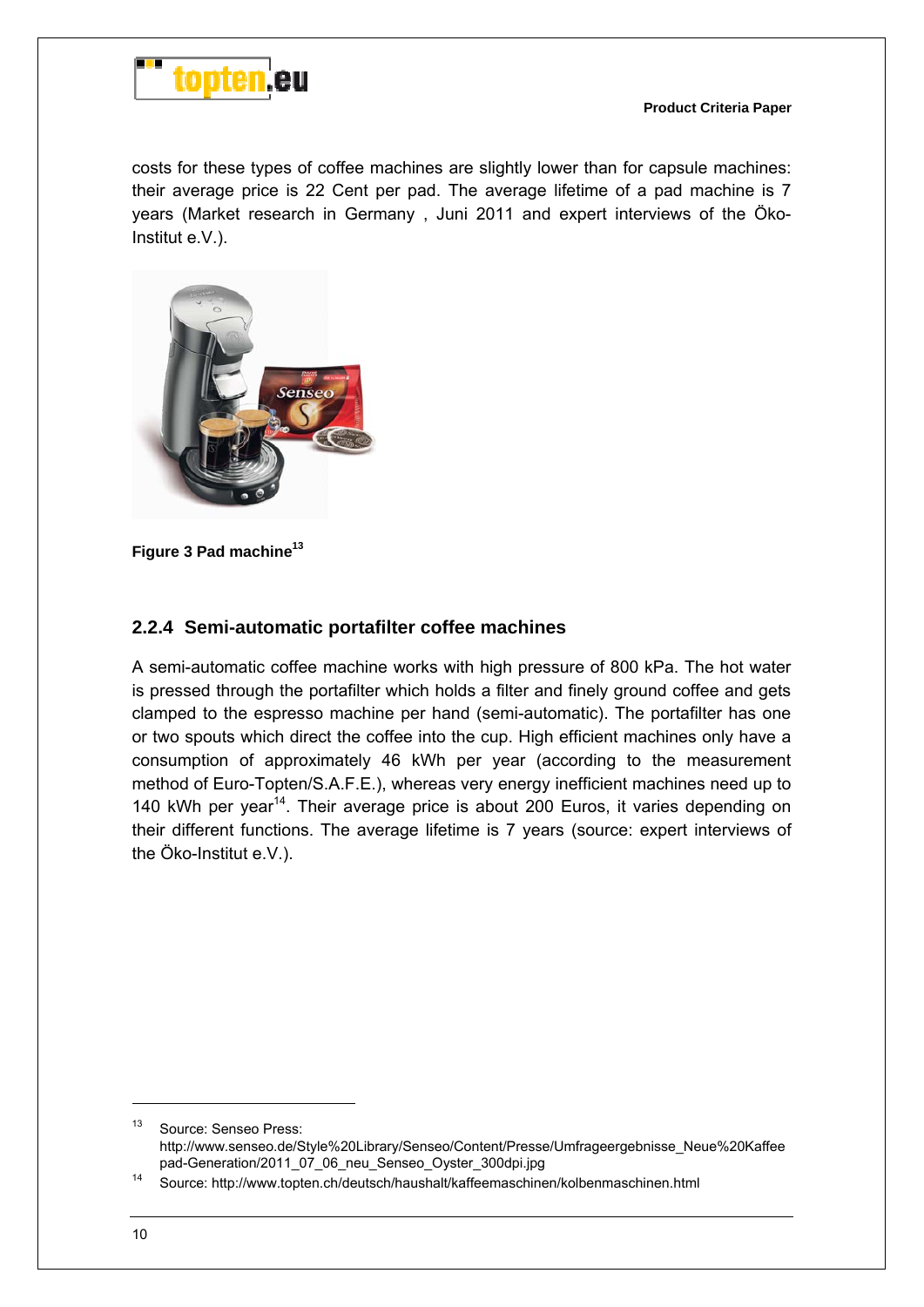



Figure 4 Semi-automatic portafilter coffee machine<sup>15</sup>

#### **2.2.5 Features**

-

#### **Following features are often used by coffee machines:**

**Auto-power-down (Auto-off):** An auto-power-down function automatically terminates the heating of a machine after a certain time of inaction. This function can also be referred to as 'energy saving' in the instruction manual and the program menu. This has to be differentiated from an energy saving mode which reduces temperature (see below). In sales promotion the term 'automatic off' is also used for the comfort function regulating the coffee dispensing<sup>16</sup>.

**Auto-power-down Delay (Switch-off Delay):** Delay to activation of the auto-powerdown after the machine has last been active or manipulated. Usually different delay times can be programmed in the menu<sup>16</sup>. Source: Measuring Method and Calculation Formula for the Electrical Consumption of Coffee Machines for Houshold Use. Euro-Topten and S.A.F.E., 9th May 2009.

**cup heating:** some machines have a heating area for preheating the cups - not necessary and it needs also additional energy.

**cup illumination:** some fully automatic machines have a cup illumination.

**Energy Saving Mode**: Some coffee machines have a special energy saving mode or eco-mode which can be programmed in the menu or is factory set. This mode lowers the temperature of the heating element after a certain time (e.g. 20 minutes), e.g. to 60°C from 90°C. The machine then is no longer in the ready mode but requires some

<sup>&</sup>lt;sup>15</sup> Source: http://www.topten.ch/deutsch/haushalt/kaffeemaschinen/kolbenmaschinen.html<br><sup>16</sup> Source: Measuring Method and Calculation Formula for the Electrical Consumption of Coffee

Machines for Houshold Use. Euro-Topten and S.A.F.E., 9th May 2009.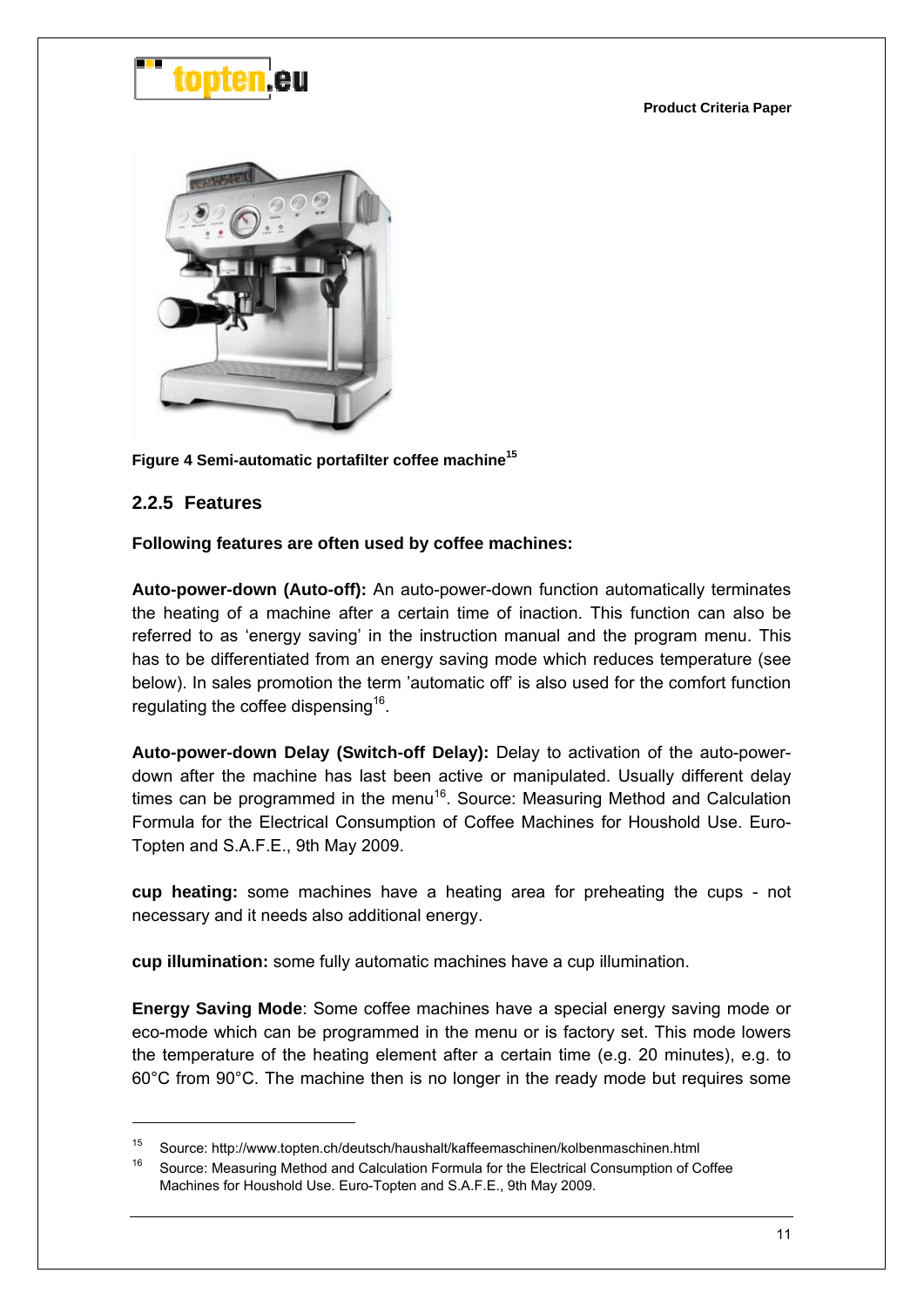

heating time before dispensing coffee. It takes less time however than when heating up from the cold state<sup>16</sup>.

**Hard-Off, Soft-Off:** A hard-off switch disconnects a machine from the mains, so that power input is zero. With a soft-off switch a machine is switched off electronically and usually keeps up a minimal power input for supplying the electronic circuit. In some cases the type of switch cannot be identified easily, for instance if the machine is being disconnected from the mains by a relay while it is switched on with a smooth-running micro switch $^{16}$ 

**One-Touch-Function:** operates automatically at the touch of a button milk-based coffee specialities such as Latte Macchiato, Cappuccino etc.<sup>17</sup>.

**Rinse, Rinse function:** Many coffee machines automatically dispense a small amount of water after heating up, in order to clean and warm the dispensing canals. Possibly this function can be switched on or off in the program menu. In some cases the rinse function has to be confirmed by pushing a button after a request on the display<sup>16</sup>.

#### **2.2.6 Energy Consumption**

The most energy using function of coffee machines is the permanently keeping hot of the water at 85°C to 90°C and strongly depends on the heating unit. Three types of heating units are common in coffee machines: boilers, thermo-blocks and flow-type heaters. The keeping warm function of a typical automatic /portioned coffee machine (excluding coffee brewing) may consume up to 170 kWh per year, depending on user's switching off practice. Further energy using functions are the production of a cup of coffee, standby, pumps and electric motors. Measures that strongly enhance the energy efficiency of coffee machines are the availability of an auto-power-down and a short delay time, insulation of hot parts, reduction of the thermal capacity of the heating unit; "energy saving mode", reduced or zero standby consumption and low amount of water to be heated for hygienic and quality purposes (see chapter 2.2.6). (Josephy, B. et al. 2011).

#### **2.3 Best Available Technology**

On account of the high energy saving potentials, manufacturers have undergone various efforts to increase the energy efficiency of coffee machines in the last years. The key features that strongly enhance the energy efficiency of coffee machines thus are auto-power-down, good insulation of hot parts, reduction of the thermal capacity of the heating unit, "energy saving mode", reduced or zero standby consumption and low amount of water to be heated for hygienic and quality purposes.

<sup>17</sup> The NESCAFÉ® Dolce Gusto®-System e.g offers capsules filled with 100% whole-milk powder (www.dolce-gusto.com).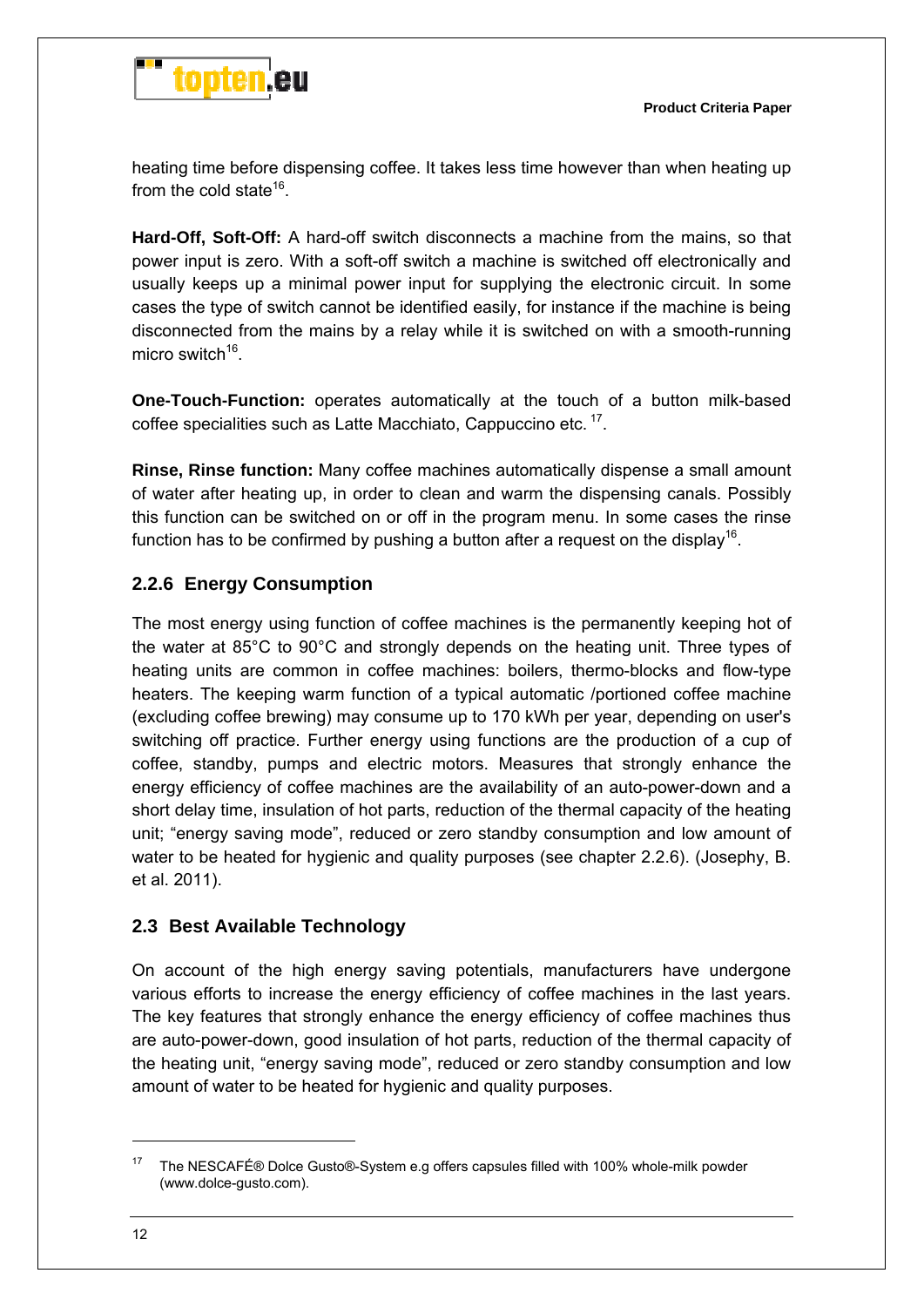

The application of **flow-type heaters** is a current development towards super efficient coffee machines. These types of coffee machines currently represent the best available technology.

**Table 2** shows the different properties of the three types of heating units in coffee machines. Flow-type heaters have the lowest thermal capacity (due to their very small thermal mass). The smaller the thermal capacity the less "heating up"-energy has to be supplied. The flow-type heater shows a small non-insulated surface. The huge energy saving potential compared to boilers and thermo-blocks is mainly due to the fact that it is heated only for 1 to 2 minutes whenever a cup of coffee is produced. They do not need autopower- down and have no ready mode losses, as they are activated only for coffee brewing and switched off immediately when the coffee production is finished. Heat losses during the brewing process are also low because of their little water content. (Josephy, B. et al. 2011).

**Table 2 Properties of heating units for coffee machines**: material contents and resulting thermal capacity at a temperature difference of 70°C (ambient 20°C, coffee production 90°C) (Josephy, B. et al 2011).

| Type                                             | <b>Boiler</b>    | <b>Thermo-block</b> | <b>Flow-type Heater</b> |
|--------------------------------------------------|------------------|---------------------|-------------------------|
| Water                                            | 200 <sub>g</sub> | 10 <sub>g</sub>     | 10 <sub>g</sub>         |
| Metal                                            | 400 g            | 650 g               | 120 <sub>g</sub>        |
| Thermal capacity at<br>$\Delta T = 70^{\circ}$ C | 22 Wh            | 12 Wh               | 3 Wh                    |

#### **Availability of an Auto-Power-Down and Short Delay Time**

An auto-power-down function is the first and simplest measure to shorten the duration of the keeping hot state and thus to reduce the high energy consumption of the ready mode (keeping hot of the water). However, the duration of the delay time, or in other words, the time until the coffee machine switches from the ready mode into standby mode is important: the shorter the delay time the greater the impact of this feature. New water heater units that are designed as flow-type heaters do not need autopower-down, as they are activated only for coffee brewing and switched off immediately when the coffee production is finished (see below).(Josephy, B. et al. 2011).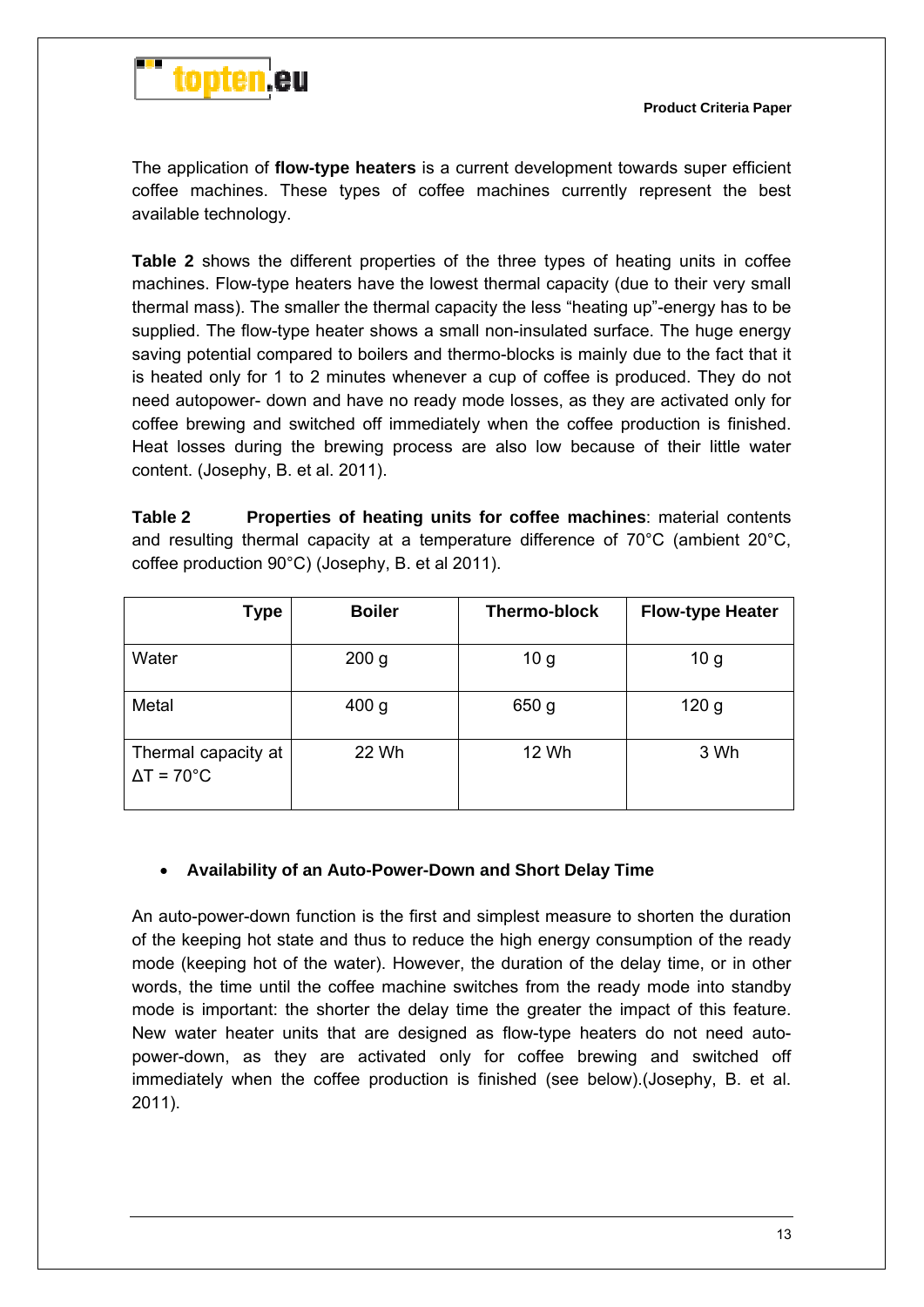



#### **Insulation of Hot Parts**

Thermal losses of heaters are substantially lowered by (even thin) insulation of the hot parts of coffee machines such as thermo-blocks and water heaters of any kind. The insulation prevents the cooling effect of air ventilating the hot parts immediately. Even with flow-type heaters a small efficiency gain by insulation is to be expected. (Josephy, B. et al. 2011).

#### **"Energy Saving Mode"**

Some coffee machines have an "energy saving mode" or "eco-mode" which is factory set or can be programmed in the menu. This mode lowers the temperature of the heating element after a certain time (e.g. 5 minutes), from standard 90°C to about 60°C (e.g.). The coffee machine then is no longer in a real ready mode, but requires some heating time before dispensing coffee. It takes less time however than heating up from the cold state. This type of "energy saving mode" allows good energy efficiency figures also with somewhat longer auto-power-down delay times. (Josephy, B. et al. 2011).

#### **Reduced or Zero Standby Consumption**

The shorter the delay time of the auto-power-down the longer the machine remains in standby. The allowed energy consumption in standby is regulated by the Eco-design Regulation for standby and off mode consumption. As the use of a coffee machine requires pressing a button or another manipulation anyway, there is no need for a standby function as e.g. for TV sets, which are to be activated by a remote control. Therefore zero standby does not cause any technical problems for coffee machines and can be easily implemented. As most coffee machines afford an electronic control and soft switches, the extra costs of zero standby are small. (Josephy, B. et al. 2011).

#### **Low Amount of Water to be Heated for Hygienic and Quality Purposes**

Most coffee machines heat up certain quantities of water for rinsing purposes when switched on or off, or they discard a small amount of coffee at the beginning of the brewing process, which might be not hot enough or not of sufficient quality. Decalcification and (automatic) cleaning also is an energy (and as chemicals are used also resources) consuming aspect in the life cycle of coffee machines. There might be an additional saving potential, e.g. by using lower water temperatures and volumes for these processes. (Josephy, B. et al. 2011).

Highly efficient coffee machines feature the above discussed efficiency technologies in an optimal combination. Presently, comparable measurement results of a broad selection of coffee machines are not available because measurement methods are not yet harmonised (see 2.5.1.2). The analysis of many results (FEA/CECED-forms) and Topten measurements suggest that several coffee machines – portioned as well as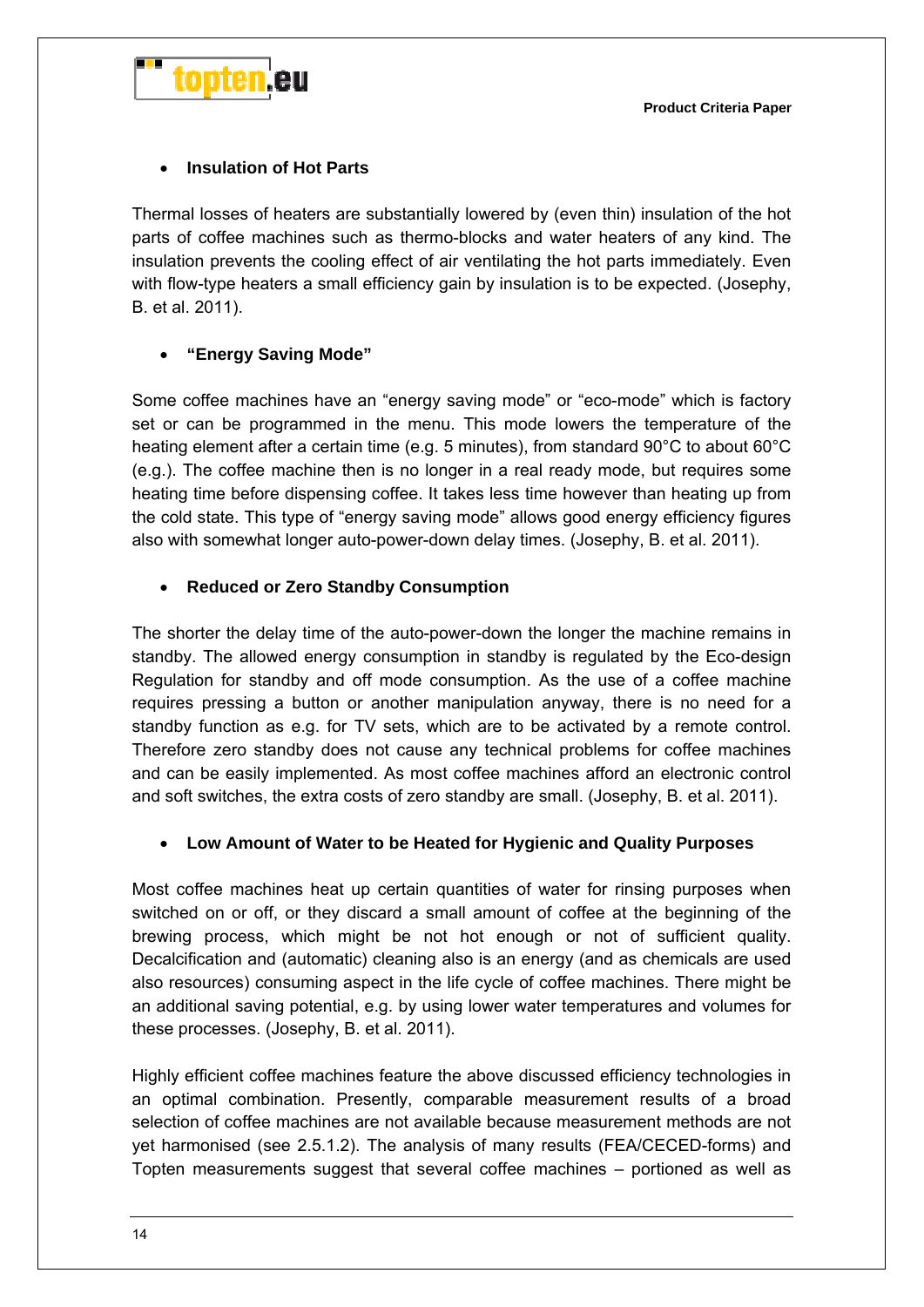

fully automatics – are very nearby the theoretical "Best Available Technology". (Josephy, B. et al 2011).

#### **2.4 Legislations and Labels**

#### **2.4.1 International**

**Australia's Standby Power Strategy 2002-2012**<sup>18</sup>

Australia implemented a National Standby Strategy, which aims to meet a power of 1 Watt in 2012 for numerous appliances, including espresso coffee machines. The National Appliance and Equipment Energy Efficiency Committee advised the Ministerial Council of Energy to target off mode of 1W by 2007, and 0.5W with 1 hour power down by 2012.

#### • Switzerland – Energy Label (voluntary energy label)<sup>19</sup>

The new voluntary EtiquetteEnergie (energy label) for non-tertiary espresso machines was developed under the guidance of the Swiss Association of Manufacturers and suppliers of electrical appliances (FEA) and in close collaboration with the Swiss manufacturer of coffee machines and the European Council of Equipment Manufacturers (CECED). It was created for use in Switzerland voluntarily since September 2009 and it is based on the FEA/CECED measuring method (see 2.5.1.1)... The label has been designed for consumers to spot energy efficient machines in stores easier. It can show at a glance if a machine is among the models saving electricity (efficiency class A: green arrow) or not (efficiency class G: red arrow). The current annual consumption of the machine (according to the FEA/CECED measuring method) is also shown on the label.

#### **Korea - Eco-Label<sup>20</sup>**

The Korean Eco-labelling programme is a voluntary certification programme which helps consumers to choose eco-products that reduce consumption of energy and resources and minimise the generation of pollution throughout the production process. The programme is applicable to electric kettles and electric coffee machines for private use, with effective power 2.0kW or less. For electric coffee machines the main criteria include a maximum of energy efficiency, a maximum of Wh of energy consumption for heating 1.0 l of water, criteria for material composition, information for consumers etc.

<sup>&</sup>lt;sup>18</sup> Standby product profile – Espresso coffee machines, Australia's standby power strategy 2002 – 2012, www.energyrating.gov.au/library/pubs/sb200408-espresso.pdf (download 31-08-2009)<br>http://www.bfe.admin.ch

<sup>&</sup>lt;sup>20</sup> "Electric Kettles and Electric Coffee Makers EL408" Korea Eco-Products Institute www.koeco.or.kr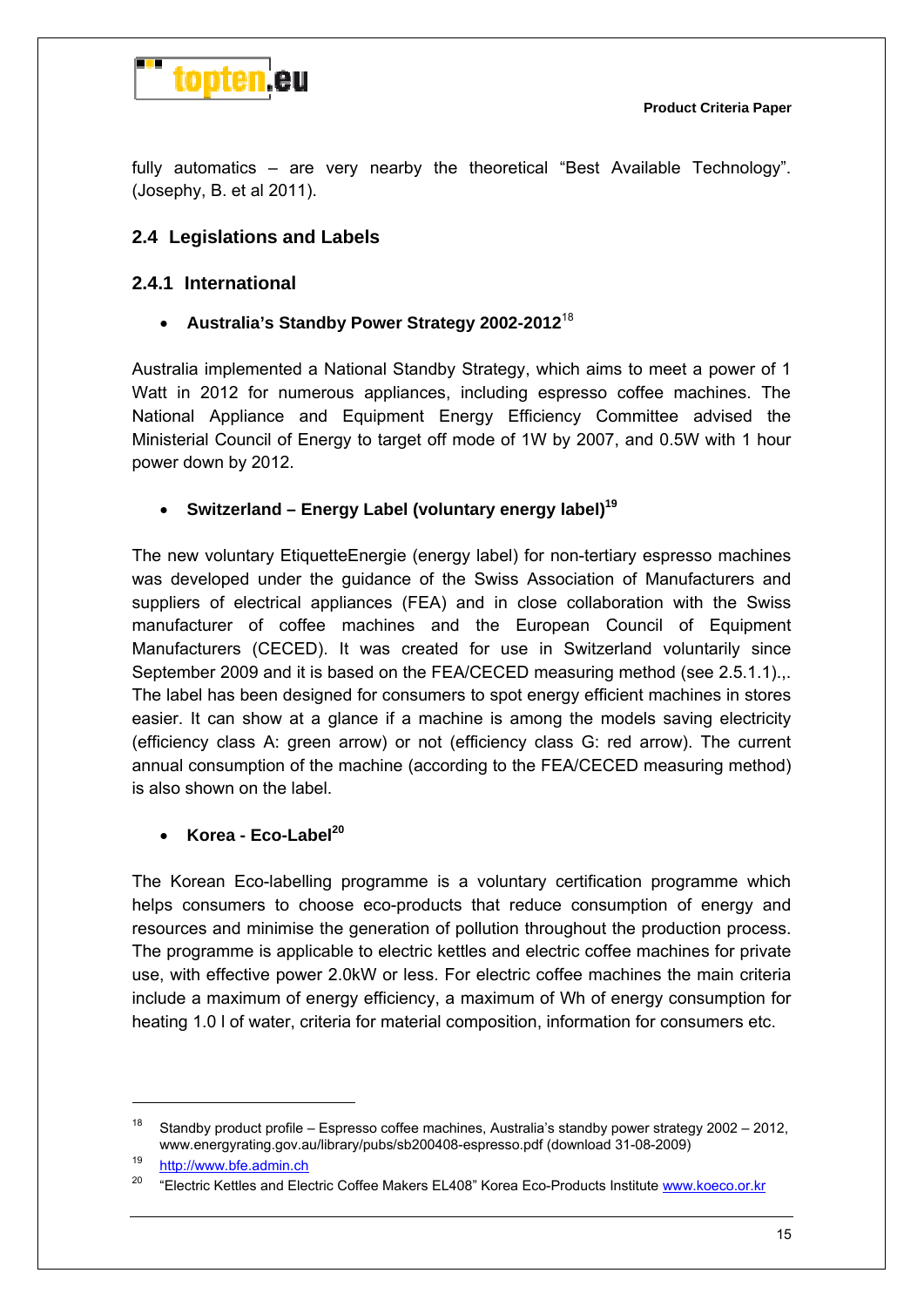

#### **Russia - GOST 20888-81 Standard<sup>21</sup>**

The Russian standard GOST 20888-81: 2001 – "Methods for measuring the performance of electric household coffee makers" is a test and safety standard. But as it includes also MEPS, it is relevant as a legislative international standard. It limits the electricity consumption per unit of cooked coffee by different coffee machines: compression, percolating, filtration, vacuum.

#### **2.4.2 European**

There is no specific legislation on energy efficiency or energy consumption of coffee machines in Europe. As electrical products, coffee machines are under scope of many European Directives. The most relevant legislation and its scope are presented in the following table.

| <b>Scope</b>                                                                                                   | Legislation                                                                                                                                                                                           |  |
|----------------------------------------------------------------------------------------------------------------|-------------------------------------------------------------------------------------------------------------------------------------------------------------------------------------------------------|--|
| <b>Environmental legislation</b>                                                                               |                                                                                                                                                                                                       |  |
| European Regulation on Energy Related<br>Products (ERP Directive) for Non-tertiary<br>coffee machines (lot 25) | Under development see chapter 2.4.2.2                                                                                                                                                                 |  |
| Entire product                                                                                                 | Waste<br>Electrical<br>Electronic<br>and<br><b>Directive</b><br>2002/96/EC<br>Equipment<br>(category 2. Small household appliances)                                                                   |  |
|                                                                                                                | Restriction of<br>the<br>certain<br><b>use</b><br>Ωf<br>Hazardous Substances in electric and<br>electronic<br><b>Directive</b><br>equipment<br>2002/95/EC (category 2. Small household<br>appliances) |  |
|                                                                                                                | REACH Regulation No 1907/2006/EC                                                                                                                                                                      |  |
| <b>Energy legislation</b>                                                                                      |                                                                                                                                                                                                       |  |
| off-mode<br>Standby<br>and<br>power<br>consumption                                                             | No.<br>Commission<br>Regulation<br>(EC)<br>1275/2008 of 17 December 2008                                                                                                                              |  |

#### Table 3 Relevant European legislation and its scope<sup>22</sup>

<sup>&</sup>lt;sup>21</sup> http://www.gost.ru/wps/portal/pages.en.StandartCatalog

<sup>22</sup> Source:"Preparatory studies for Eco-design Requirements of EuP – Tender TREN/D3/91-2007) LOT 25: Non-Tertiary Coffee Machines", task 1, p. 44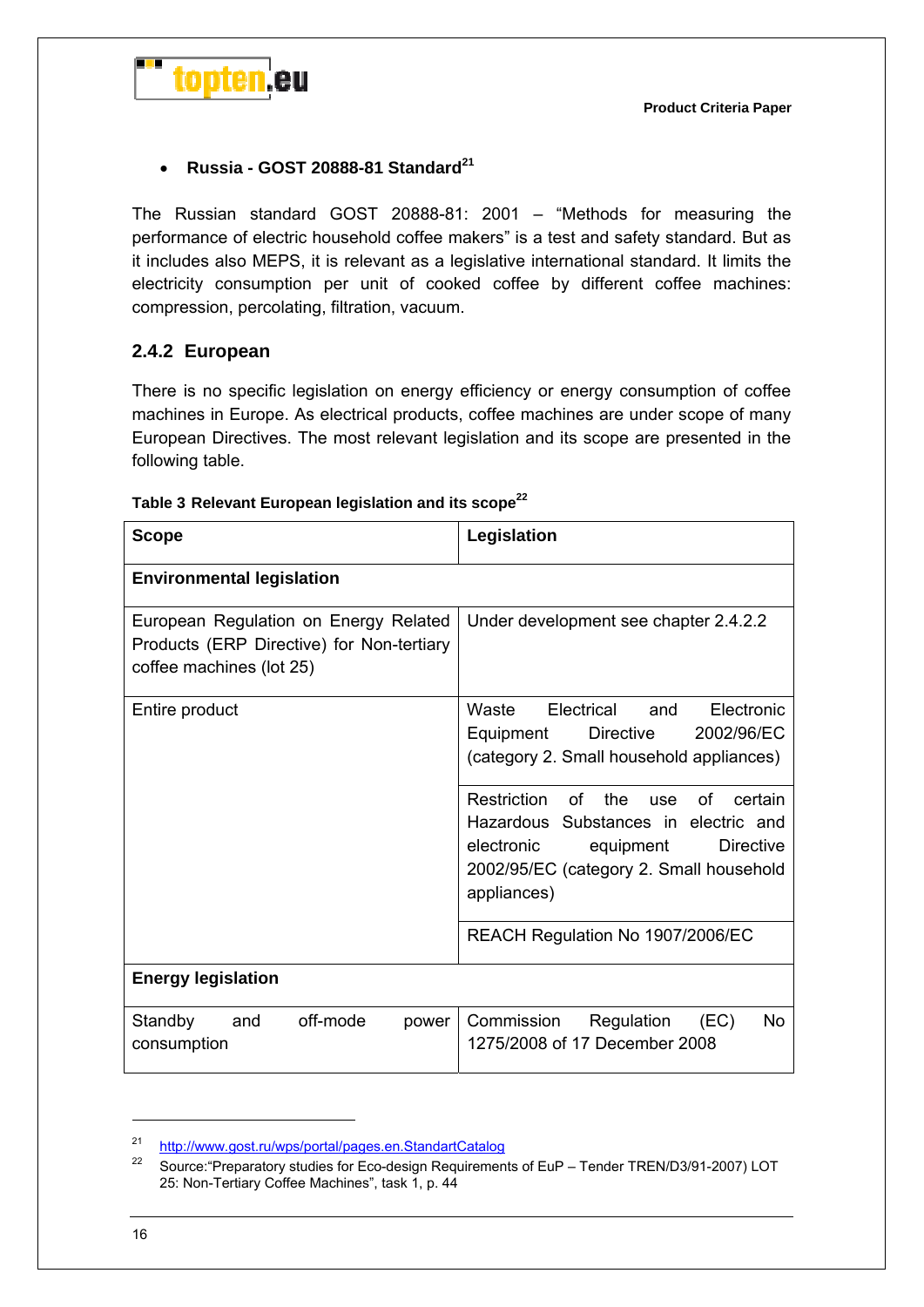



-

| <b>Scope</b>                         | Legislation                                                                                       |  |  |
|--------------------------------------|---------------------------------------------------------------------------------------------------|--|--|
| <b>Legislation related to safety</b> |                                                                                                   |  |  |
| Entire product                       | Safety<br><b>Directive</b><br>General Product<br>2001/95/EC                                       |  |  |
|                                      | Equipment<br><b>Directive</b><br>Voltage<br>Low<br>73/23/EEC                                      |  |  |
|                                      | Materials and articles intended to come<br>into contact with foodstuffs – Directive<br>89/109/EEC |  |  |
|                                      | (EMC)<br>Electromagnetic Compatibility<br>Directive 89/336/EEC                                    |  |  |

The low voltage and electromagnetic compatibility Directives, as well as the Regulation on standby and off mode power consumption (see below), are the most relevant to coffee machines that apply to electrical and electronic equipment.

#### **2.4.2.1 Standby and off-mode power consumption - Commission Regulation (EC) No 1275/2008 of 17 December 2008**

Since January 2010 the Eco-design Regulation for standby and off mode consumption<sup>23</sup> is in force and requires coffee machines to have a standby consumption of no more than 1.0 W (with display 2 W)<sup>24</sup>. The maximal delay from the last activity is not yet defined. From 2013 the limits will be 0.5 W (with display 1 W) and the products must have a power management function switching to a standby or off mode "after the shortest possible period of time appropriate for the intended use of the equipment". For non-tertiary coffee machines, auto-power-down will therefore be a need. Topten.eu requires a maximal delay time (factory setting) of 30 minutes for portioned machines (high and low pressure), 60 minutes for fully automatic machines and semi-automatic portafilter coffee machines and 60 minutes for drip-filter machines without thermos jug.

#### **2.4.2.2 European Regulation on Energy Related Products (ERP Directive)**

In 2005, the Energy Using Products (EuP) Directive, sometimes also called the Ecodesign-directive was adopted  $(2005/32/EC)^{25}$ . A major goal of the directive is to

<sup>23</sup> http://eur-lex.europa.eu/LexUriServ/LexUriServ.do?uri=OJ:L:2008:339:0045:0052:en:PDF<br>24 Escape texting esthes mashines there is no pead to display pourinformation in other thy mas

<sup>24</sup> For non-tertiary coffee machines there is no need to display any information in standby mode. This was one of our statements made in the EEDAL-paper 2011. I'm not sure whether all manufacturers

would share this oppinion.<br><sup>25</sup> DIRECTIVE 2005/32/EC OF THE EUROPEAN PARLIAMENT AND OF THE COUNCIL of 6 July 2005 establishing a framework for the setting of ecodesign requirements for energy-using products and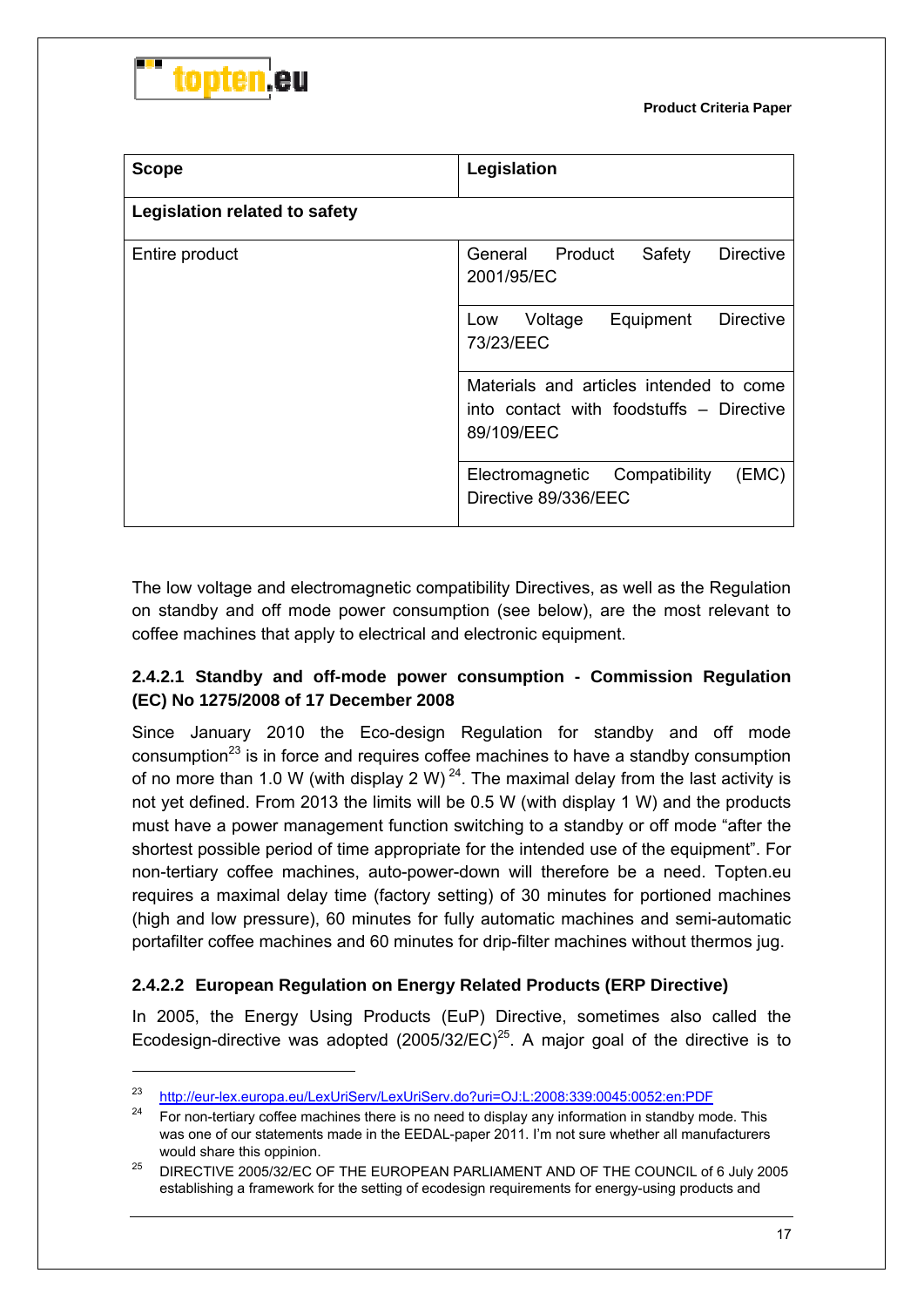

improve the energy efficiency of energy using products (EuPs) and thereby contribute to efforts to reach European targets for climate protection. The directive, however, does not only cover the energy use of products but rather aims to reduce the overall negative environmental impact of the products under consideration. In 2009, the EuP Directive 2005/32/EC was replaced by a new Directive  $(2009/125/EC)^{26}$ . The most important amendment concerns the Directive's scope, which has been extended from "energy-using" to so-called "energy-related" products.

Since mid of 2009, the preparatory study on non-tertiary coffee machines Lot 25**<sup>27</sup>** is being carried out by BIO Intelligence Service (Paris) for the European Commission DG ENER in the context of the Eco-design Directive. The preparatory study follows the Methodology for Eco-design of Energy-using Products (MEEuP), which is mandatory for all Eco-design preparatory studies, comprising 8 tasks.

On the basis of this preparatory study the European Commission will develop a Working Document with draft Implementing Measures, i.e. requirements for the environmental performance of the coffee machines. The next step is then a so-called Consultation Forum, where feedback from representatives of the member states and selected stakeholder parties to the draft implementing measures is possible. The Implementing Measure is then subject to an impact assessment and interservice consultation before being presented for vote to an assembly of EU member states representatives, known as the Regulatory Committee. The EU parliament has the opportunity to intervene before the Implementing Measure enters into force.

#### **2.4.2.3 Relevant National Criteria**

#### **•** France – NF Environment<sup>28</sup>

There is a voluntary certification mark in France: the NF Environnement mark. For coffeee machines it is only applicable to filter coffee machines ("NF397 Electric Filter Coffee Machines for Domestic Use"). Certified characteristics comprise energy consumption in standby mode, off mode, as well as for coffee preparation, with threshold levels for each mode. It also requieres a hard on/off switch. The NF Environment mark is issued by AFNOR Certification by the Central Laboratory of Electrical Industry (LCIE) and it is the official French ecological certification logo for products with a reduced effect on the environment.

amending Council Directive 92/42/EEC and Directives 96/57/EC and 2000/55/EC of the European Parliament and of the Council 26 DIRECTIVE 2009/125/EC OF THE EUROPEAN PARLIAMENT AND OF THE COUNCIL of 21

October 2009 establishing a framework for the setting of ecodesign requirements for energy-related products (recast)<br><sup>27</sup> Ecodesign of EuP. Non-tertiary coffee machines lot 25. BIO Intelligence Service, Paris.

www.ecocoffeemachine.org

<sup>&</sup>lt;sup>28</sup> Référentiel de certification "Cafetières électriques à filtre pour usage domestique" AFAQ AFNOR Certification, www.marque-nf.com, France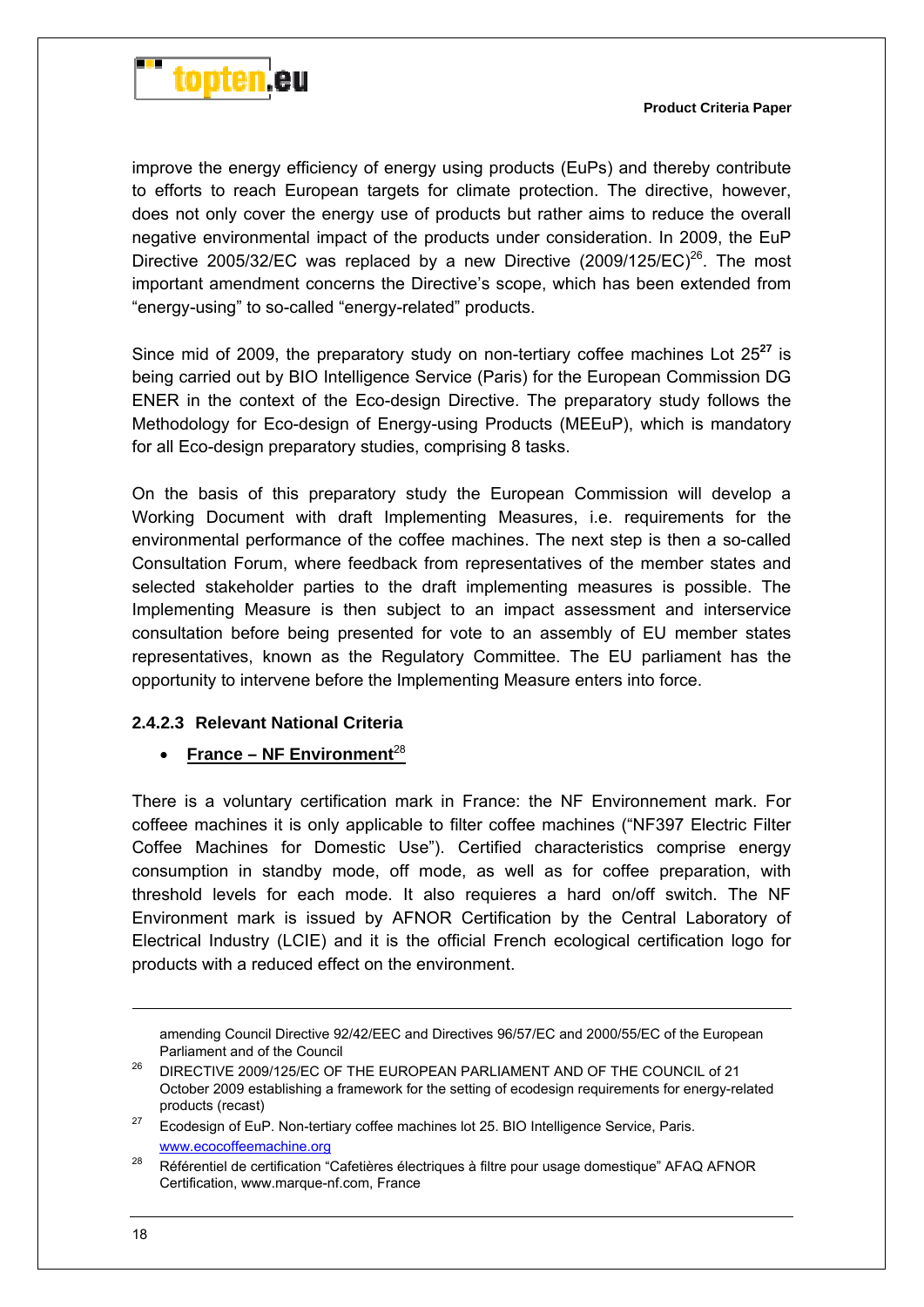

#### Germany – Blue Angel<sup>29</sup>

Prticularly energy-efficient and climate-friendly products are awarded by the wellknown German Eco-label The Blue Angel<sup>30</sup>. For its new label for coffee machines the Blue Angel has overtaken the energetical criteria developped by Topten.eu (see chapter 4). The Blue Angel label "Espresso Machines /Coffee machines with high pressure – RAL-UZ 136" covers espresso/coffee machines using a pump pressure of at least 8 bars (brew an "Italian-style" coffee) for private household use $31$ . These are Fully automatic coffee machines, Single-serve coffee machines for pads (automatic pad coffee machines) and Portafilter espresso/coffee machines.

Overall, the goal for establishing the label is to encourage manufacturers to enable coffee machines to:

- Feature a low power consumption
- Be durable goods
- Avoid the use of environmentally damaging substances

The criteria for the label are divided into four sections:

- Power consumption the appliance should have an auto-off function with factory-set delay of less than 1 hour for automatic coffee machines and 30 minutes for pod types, stand-by power consumption shall not exceed 1.0 W, off mode power consumption shall not exceed 0.3 W; the energy consumption in "ready-to-use" mode until automatic switch off shall not exceed 35 Wh for fully automatic machines and portafilter machines and 30 Wh for pod coffee makers (these values base on the measurements according to the Topten/S.A.F.E. measuring method).
- Longevity all repair and service parts shall be guaranted in continous production for at least 10 years after end of production;
- Material requirements no carcinogenic, reprotoxic, mutagenic, persistent, bio-accumulative, or toxic materials shall be used in the construction of the product. Parts in contact with water or milk shall be in accordance with the German Food code, and shall avoid the release or leeching of toxic materials (maximum 2 mg Pb / litre  $H_2O$  and 50 mg Ni / litre  $H_2O$  brewed);

 $\overline{a}$ 

<sup>&</sup>lt;sup>29</sup> http://www.blauer-engel.de/en/products\_brands/search\_products/produkttyp.php?id=471

<sup>30</sup> For more information see: http://www.blauer-engel.de/en/index.php

<sup>&</sup>lt;sup>31</sup> See http://www.blauer-engel.de/en/products\_brands/search\_products/produkttyp.php?id=471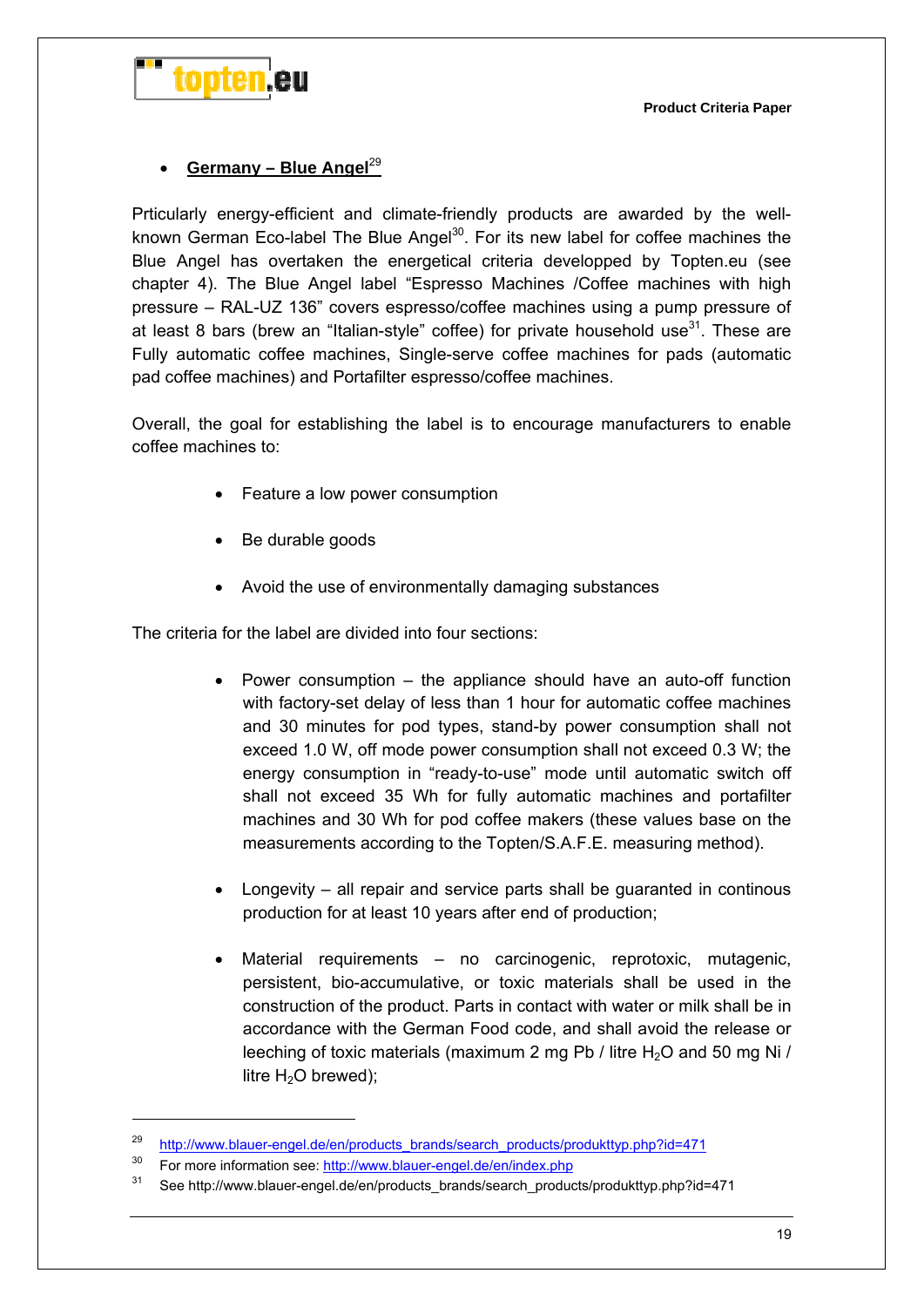

 Consumer information – A comprehensible and detailed Operating Instructions and Product Information Manual in a printed form with a detailed description of the energy-saving functions shall be enclosed with the product complying with DIN EN 62079.

#### **Current Topten.eu Criteria for High Efficient Coffee Machines:**

See chapter 4

**EcoTopTen – Criteria (Germany):** 

An additional criteria which has to be met by EcoTopTen (Germany) (www.ecotopten.de) is at least a "good" rating from Stiftung Warentest if a quality test exists. The absence of a test result does not lead to devaluation.

#### **2.5 Test Standards**

At present there are no European countries that regulate the energy efficiency of coffee machines and there are no standards at the European level (CEN) related to the performance (energy efficiency) of coffee machines. Currently most European standards that concern coffee machines address measurement standards and safety issues of electrical household appliances. These standards fall under EU directives such as the Low Voltage Directive (LVD).

Currently there is one European approach improving the existing methods presented in the next table. This approach will revise the IEC 60661 Standard and it is in development in a collaboration with CECED, manufacturers, Topten and S.A.F.E. (see 2.5.1.2).

Table 4 gives a summary of main test standards relevant for coffee machines.

| <b>Reference</b> | <b>Title and Content</b>                                                                                                                                                                                                                                                                  |
|------------------|-------------------------------------------------------------------------------------------------------------------------------------------------------------------------------------------------------------------------------------------------------------------------------------------|
| EN 13248:2002    | "Cookware - Coffee makers for domestic use with an<br>independent heat source - Definitions, requirements and test<br>methods"<br>Scope, Normative references, Terms and<br>Contents:<br>definitions, Requirements, Tests, Marking and labelling,<br>Instructions for use and maintenance |
| 60661:2005<br>EN | (IEC   "Methods for measuring<br>the performance<br>of electric                                                                                                                                                                                                                           |

**Table 4 Main test standards relevant for coffee machines<sup>32</sup>**

<sup>&</sup>lt;sup>32</sup> Source: "Preparatory studies for Eco-design Requirements of EuP – Tender TREN/D3/91-2007) LOT 25: Non-Tertiary Coffee Machines", task 1, p. 40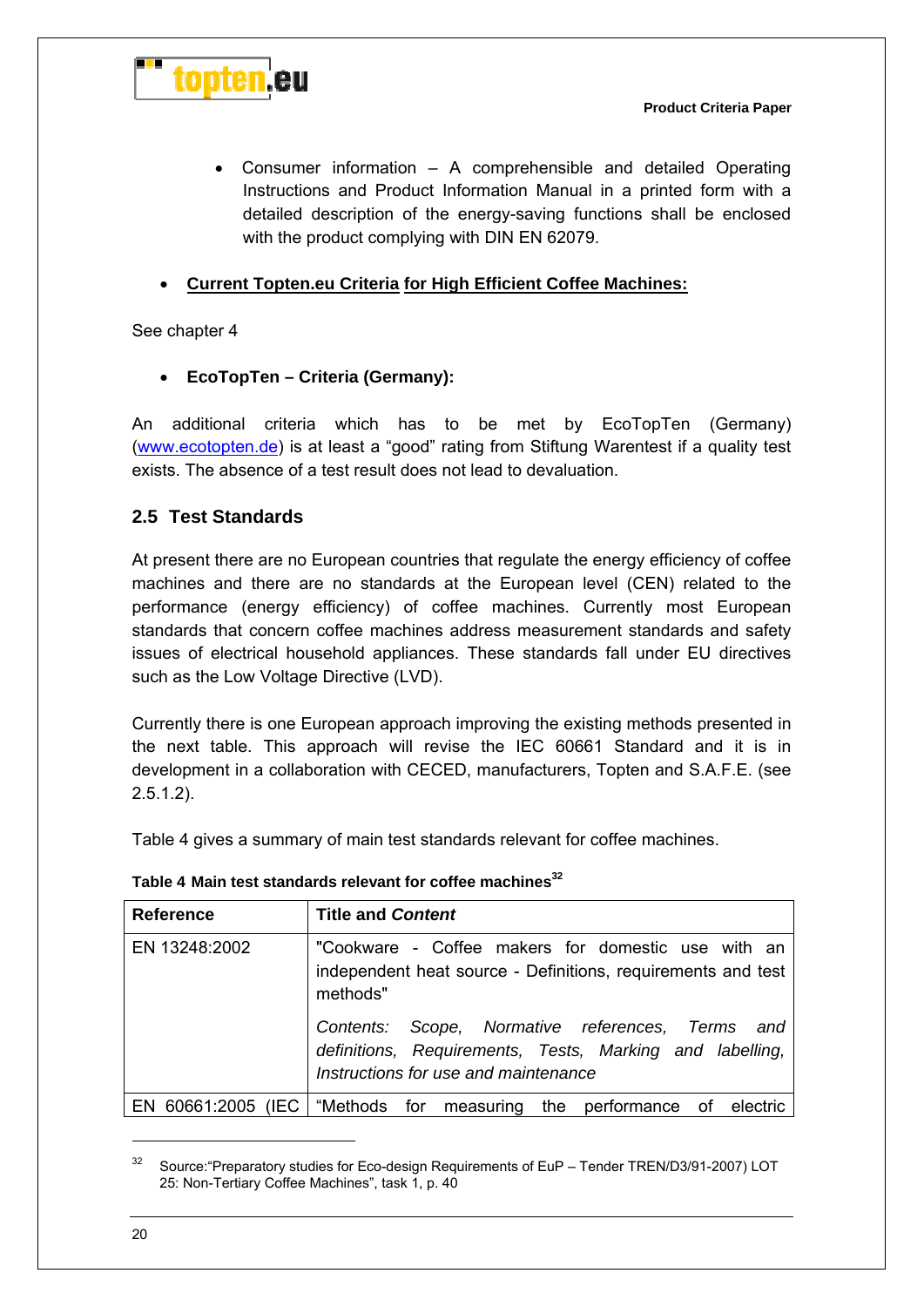

**Product Criteria Paper**

| <b>Reference</b>                                        | <b>Title and Content</b>                                                                                                                                                                                                                                                                      |  |
|---------------------------------------------------------|-----------------------------------------------------------------------------------------------------------------------------------------------------------------------------------------------------------------------------------------------------------------------------------------------|--|
| 60661)                                                  | household coffee makers"                                                                                                                                                                                                                                                                      |  |
|                                                         | Defines the main performance characteristics which are of<br>interest to the user and describes the standard methods for<br>measuring these characteristics.                                                                                                                                  |  |
| ANSI <sup>33</sup> /AHAM <sup>34</sup><br>CM-<br>1-2007 | "Method for Measuring Performance of Household Coffee<br>Makers"                                                                                                                                                                                                                              |  |
|                                                         | Establishes a uniform, repeatable procedure for measuring<br>specified product characteristics of household electric coffee<br>makers.                                                                                                                                                        |  |
| CECED / FEA                                             | "Measurement method for the determination of the energy<br>consumption of Espresso machines"                                                                                                                                                                                                  |  |
|                                                         | Applicable to all manual and automatic espresso and<br>multipurpose hot beverage machines characterised by the<br>fact that they are based on high pressure (> 5 bar maximum<br>working pressure) espresso technology and on a cup by cup<br>system.                                          |  |
| Topten (2005, latest<br>update May 2009)                | "Measuring Method and Calculation Formula for the Electricity<br>Consumption of Coffee Machines for Household Use."                                                                                                                                                                           |  |
|                                                         | Describes a measuring method for most types of household<br>coffee machine and a calculation scheme for the yearly<br>energy consumption. Adopted by The Blue Angel and<br>approved for several years for the evaluation of appliances<br>presented e.g. on www. Topten.ch and www. Topten.eu |  |

#### **2.5.1 Methods to Measure the Energy Consumption of Coffee Machines**

#### **2.5.1.1 Presently Used Measuring Methods**

As mentioned above, the existing standard IEC 60661 (see Table 4) does not include a method for measuring the energy consumption of coffee machines. Therefore two initiatives have developed each a measuring method. Both methods are applied in Europe in parallel at present:

#### **Topten /S.A.F.E.-Method**<sup>35</sup>

-

<sup>33</sup> American National Standards Institute

<sup>&</sup>lt;sup>34</sup> Association of Home Appliance Manufacturers

<sup>&</sup>lt;sup>35</sup> Measuring Method and Calculation Formula for the Electricity Consumption of Coffee Machines for Household Use. Euro-Topten and S.A.F.E., 9th May 2009. Download: www.topten.eu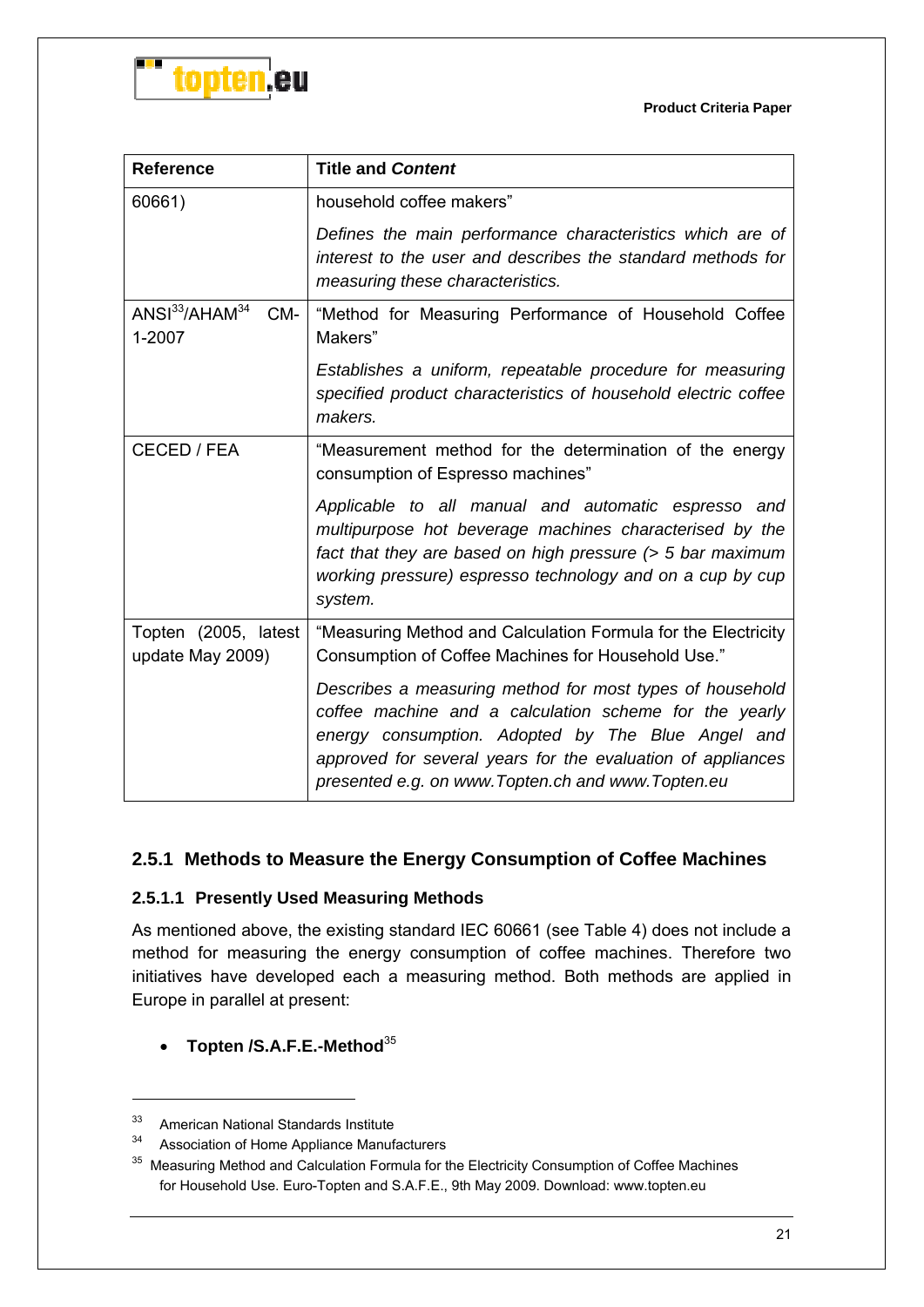

This method was developed by Topten and S.A.F.E.. Its year of implementation was 2007 and last update May 2009 $^{36}$ . It is applied by Topten for "Best Products of Europe" and for national Topten-sites (e.g. www.topten.ch), by The Blue Angel (for RAL-UZ 136), by manufacturers to have their high efficient coffee machines presented on Topten websites and by Swiss electrical utilities and Swiss communities for rebate programmes based on Topten lists. The measurement is along a "coffee period" and it has simple proceeding irrespective of "energy saving modes". However, coffee production is not measured but is taken into account with a standard value of 20 kWh per year.

#### **FEA/CECED-Method**

This method was developed in 2008/2009 by the Swiss Association of the Domestic Electrical Appliances Industry FEA with the contribution of CECED. It is applied by manufacturers to get the voluntary Swiss energy label (class A to G, introduced in autumn 2009, see chapter 2.4.2). The measuring method was adopted by CECED. In contrast to the other method, it measueres the preparation of coffee and the steaming function but impact of auto-power-down delay and "energy saving modes" is not adequately considered.

#### **2.5.1.2 Future Test Standard: Revised IEC 60661**

As the existing standard IEC 60661 does not include a method for measuring the energy consumption of coffee machines and because the presently used measuring methods have their benefits and drawbacks as described above, one revised European approach improving the existing methods validated by CENELEC is in development in a collaboration with CECED, manufacturers, Topten and S.A.F.E. (working group TC59X\_WG15).

The revised IEC 60661 will contain two measuring procedures: one for coffee machines with pressure (high and low pressure) and one for drip-filter machines (no pressure). Currently, the proposal is in discussion with the Technical Board. After that, the proposal will be sent to the National Committee.Topten and The Blue Angel already declared that they will adopt the revised IEC 60661 standard as soon as possible.

<sup>&</sup>lt;sup>36</sup> Presented at EEDAL 2009: Bush E., Nipkow J., Josephy B.; Heutling S., Griesshammer R. Strategies to Enhance Energy Efficiency of Coffee Machines. Topten International Group TIG, Swiss Agency for Efficient Energy Use S.A.F.E., German Federal Environment Agency, Oeko-Institute, EEDALConference, Berlin 2009, Download: www.topten.eu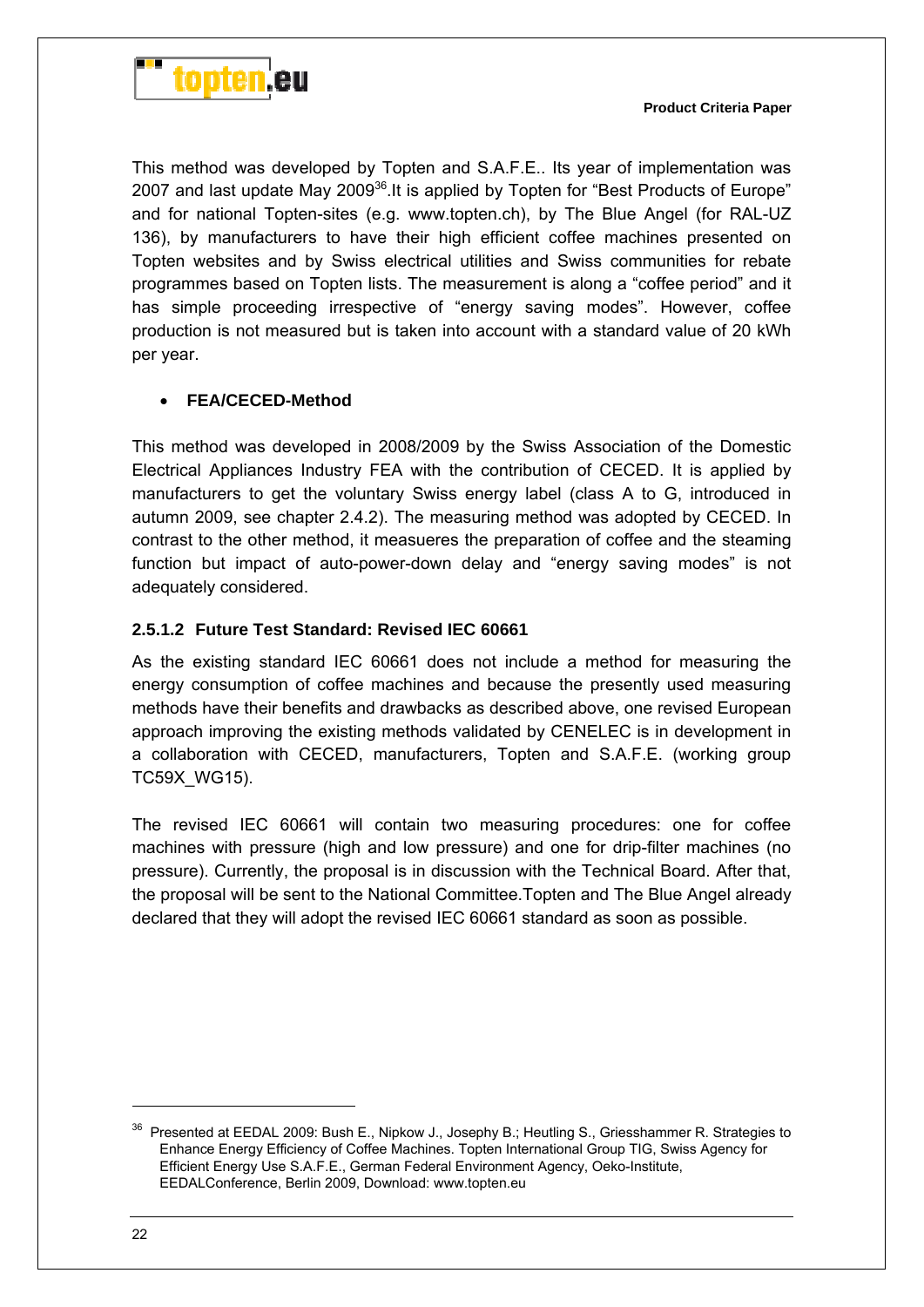



 $\overline{a}$ 

## **3 Economic and Market Analysis**

The following information is based on the "Preparatory studies for Eco-design Requirements of EuPs- Lot 25: Non-Tertiary Coffee Machines" of 2011 if no other source is cited.

#### **3.1 Stock, Sales and Market Trends**

The stock of coffee machines in Europe is estimated at 100 million units (according to Topten). As shown inTable 5, annually more than 18 million coffee machines are sold in Europe (data of 18 European countries, according to GfK).

| Sales (1 000s)                                  | 2006   | 2007   | <b>Increase</b> |
|-------------------------------------------------|--------|--------|-----------------|
| Filter                                          | 10.076 | 10.072 | 0,0%            |
| Portioned<br>machines (pad)                     | 3.546  | 3.410  | $-3,8%$         |
| Portioned<br>machines<br>(espresso/hard<br>cup) | 1.647  | 2.356  | 43,1%           |
| Espresso fully<br>automatic                     | 824    | 870    | 5,5%            |
| Espresso piston<br>hand-operated                | 1.358  | 1.246  | $-8,2%$         |
| Combi Espresso-<br>Filter                       | 312    | 284    | $-8,9%$         |
| All coffee<br>machines                          | 17.763 | 18.238 | 2,7%            |
| All Espresso- and<br><b>Padmachines</b>         | 7.375  | 7.882  | 6,9%            |

**Table 5 Total sales figures of coffee machines of 18 European countries<sup>37</sup>**

<sup>&</sup>lt;sup>37</sup> Nipkow, J. et al. (2010) Coffee machines: recommendations for policy design, Topten International Group TIG, Paris, www.Topten.info. Countries included are Austria, Belgium, Switzerland, Germany, France, Great Britain, Spain, Italy, the Netherlands, Portugal, Sweden, Denmark, Finland, Greece, Poland, Hungary, Czech Republic and Slovak Republic. Note that Switzerland is not an EU Member State but is included in the original dataset.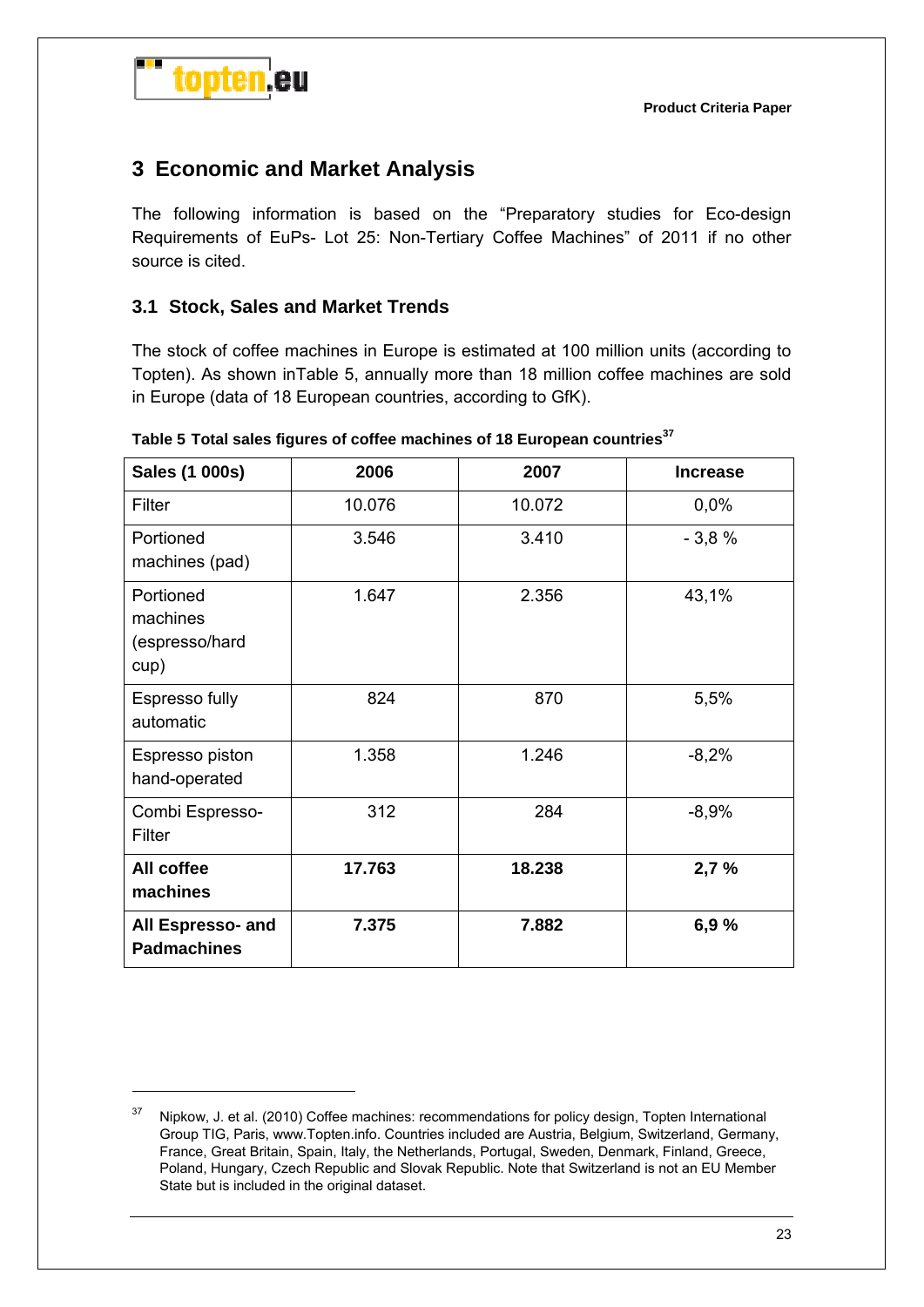

Drip filter coffee machines still have the highest market share (55%). Fully automatic coffee machines and espresso portioned machines have a market share of 43% and an important growth of 6.9%.

There is a considerable trend towards fully automatic machines (+5.5% in 2007 compared to 2006 ) and an extremely strong trend towards espresso portioned machines (+43.1%), while low-comfort machines are losing market share (machines with piston lever, machines with filter-coffee quality such as portioned machines for pads and combi machines).

The following trends have been estimated for capsule und fully automatic machines:

- Single-serve coffee machines for capsules: They are expected to have strong growth (12% per year) in the coming 3-5 years and are expected to continue to grow at a moderate pace in the longer term.
- Fully automatic coffee machines: Sales are expected to grow in coming years, though less dramatically than capsule machines.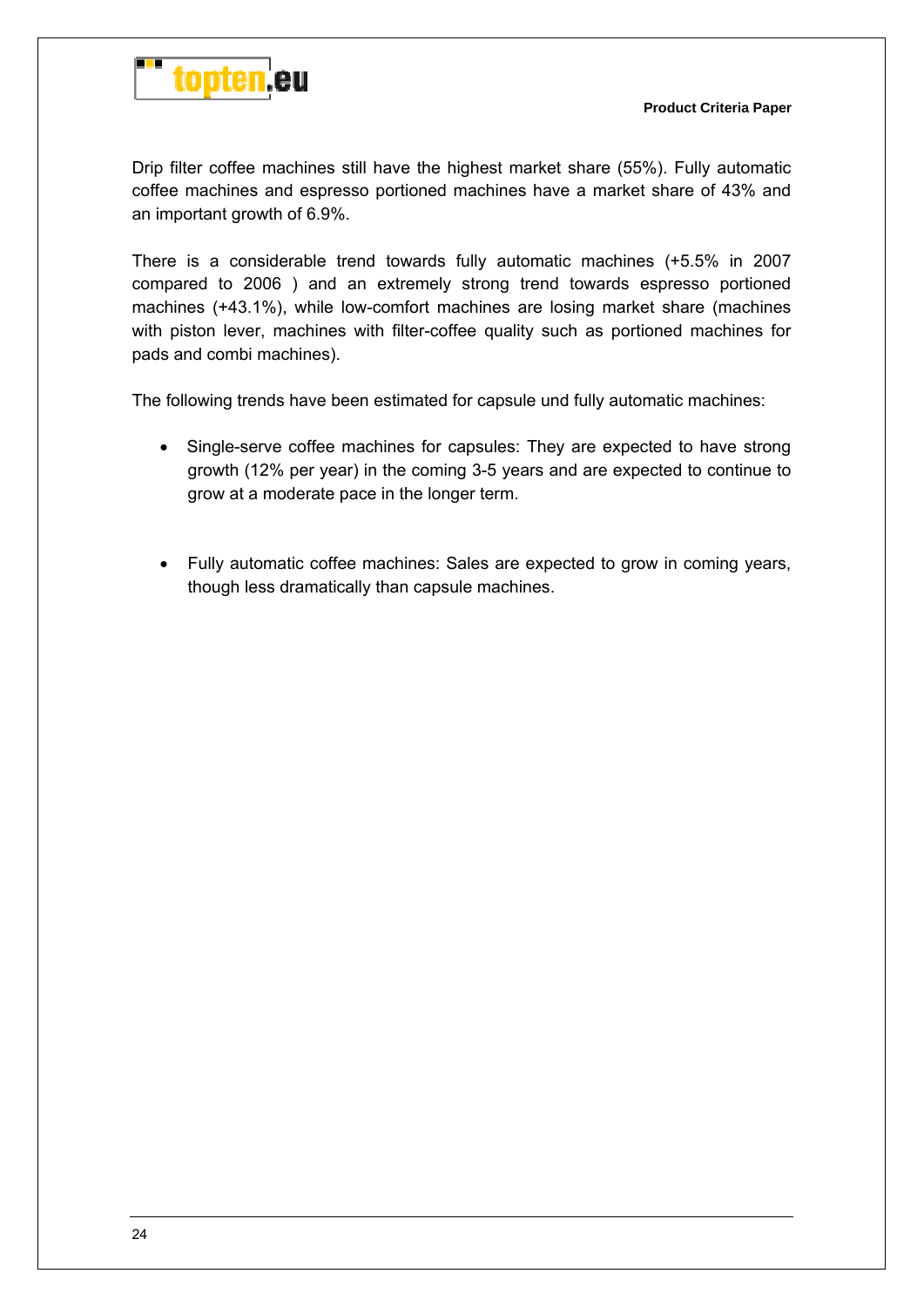

## **3.2 Manufacturers and Distributors**

#### **3.2.1 List of Manufacturers**

#### **Table 6 List of important manufacturers**

| <b>Brand</b>                         | <b>Country (headquater)</b>               | <b>Website</b>        |
|--------------------------------------|-------------------------------------------|-----------------------|
| <b>Bosch</b>                         | Germany                                   | www.bosch.com         |
| Cremesso                             | Switzerland                               | www.cremesso.com      |
| Delizio                              | Switzerland                               | www.delizio.ch        |
| DeLonghi                             | Italy                                     | www.delonghi.com      |
| Gaggia                               | Italy                                     | www.gaggia.com        |
| Jura                                 | Switzerland                               | www.jura.com          |
| <b>Krups</b>                         | Germany                                   | www.krups.com         |
| Martello                             | Liechtenstein                             | www.martello-cafe.com |
| Melitta                              | Germany                                   | www.melitta.de        |
| Miele                                | Germany                                   | www.miele.com         |
| Mocoffee                             | Switzerland                               | www.mocoffee.com      |
| Nespresso (Koenig, Krups,<br>Turmix) | Switzerland                               | www.nespresso.com     |
| Nivona                               | Germany                                   | www.nivona.com        |
| Philips/Saeco                        | Netherlands<br>(Philips)<br>Italy (Saeco) | www.saeco.philips.com |
| Rotel                                | Switzerland                               | www.rotel.ch          |
| Rowenta                              | France                                    | www.rowenta.com       |
| Satrap                               | Switzerland (home brand<br>of Coop)       | www.satrap.ch         |
| Siemens                              | Germany                                   | www.siemens.com       |
| Tchibo                               | Germany                                   | www.tchibo.com        |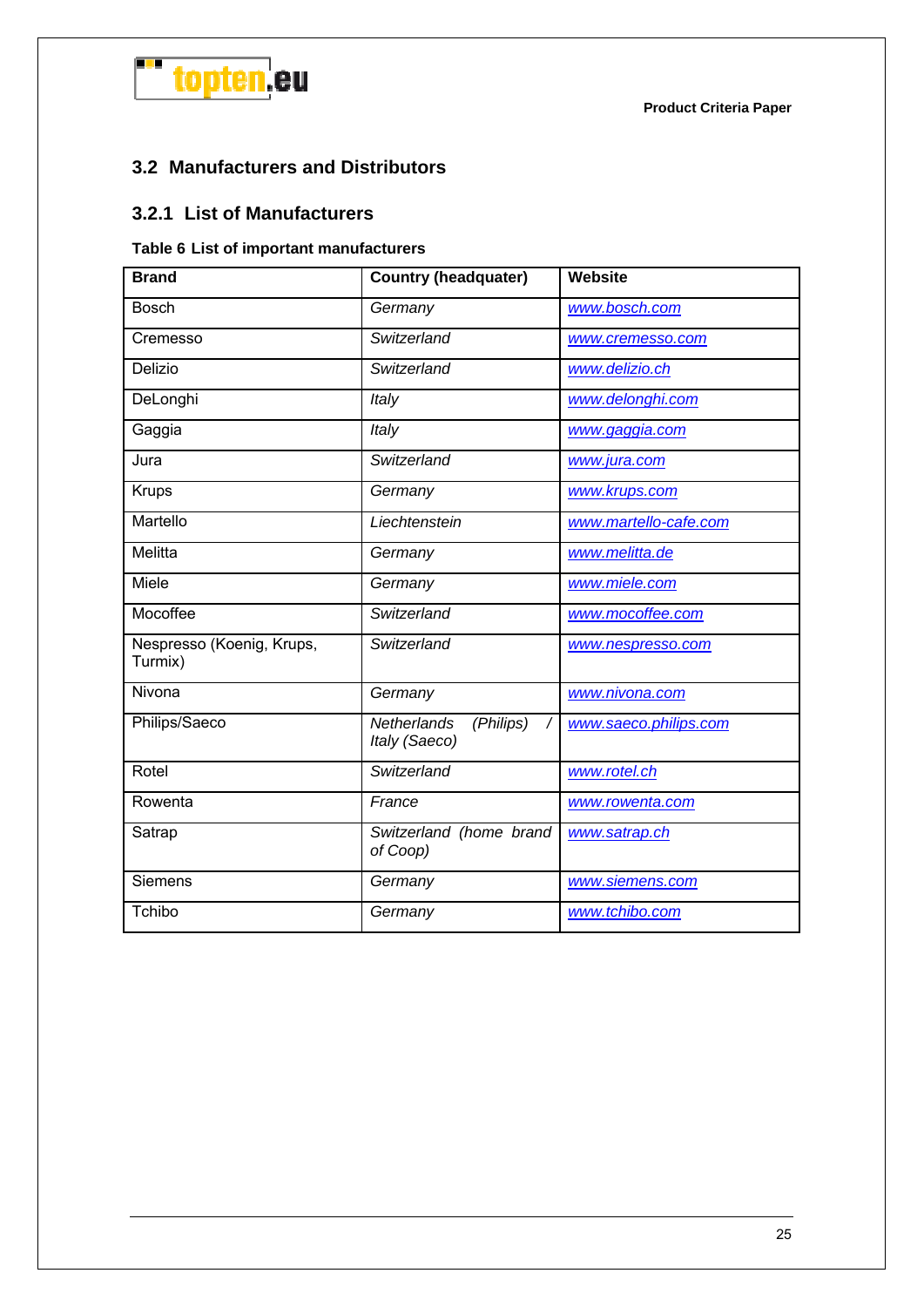

## **4 Selection Criteria**

According to the Topten concept, each country has to develop its specific Topten lists which depend on the products available on the national market. Thus, the specific thresholds for Topten lists depend on the products offered at national level and will be more or less stringent depending on the number of efficient products available. The intention of this paper is to provide some recommendations regarding the criteria to be considered in Topten product listings and to give an idea of the efficiency of products currently offered on the market.

Following criteria shall be fullfilled for high efficient coffee machines by fully automatic coffee machines, portioned machines for capsules and pads and semi-automatic portafilter coffee machinesmachines with piston lever to be listed on Topten.eu – Best Products of Europe (not considered are filter coffee machines, combi-machines and (commercial) appliances with a permanent water supply).

#### **4.1 Energy Efficiency Criteria**

In order to be displayed on topten.eu, coffee machines must meet the following technical criteria:

- o Auto-power-down function switching off the permanent heating of the water after a certain time lag to standby or off
- o Time lag of the auto-power-down, factory setting:
	- max. 1 hour: fully automatic, semi-automatic portafilter coffee machines
	- max. 30 minutes: portioned machines
- o Power consumption in standby (or sleep) following the auto-powerdown: max.1 W
- $\circ$  Electricity consumption for ready mode<sup>38</sup>:
	- max. 35 Wh: fully automatic, semi-automatic portafilter coffee machines
	- max. 30 Wh: portioned machines

 $38$  The energy consumption for ready mode during the whole coffee period, incl. heating up, according to the Euro-Topten/S.A.F.E. measuring method.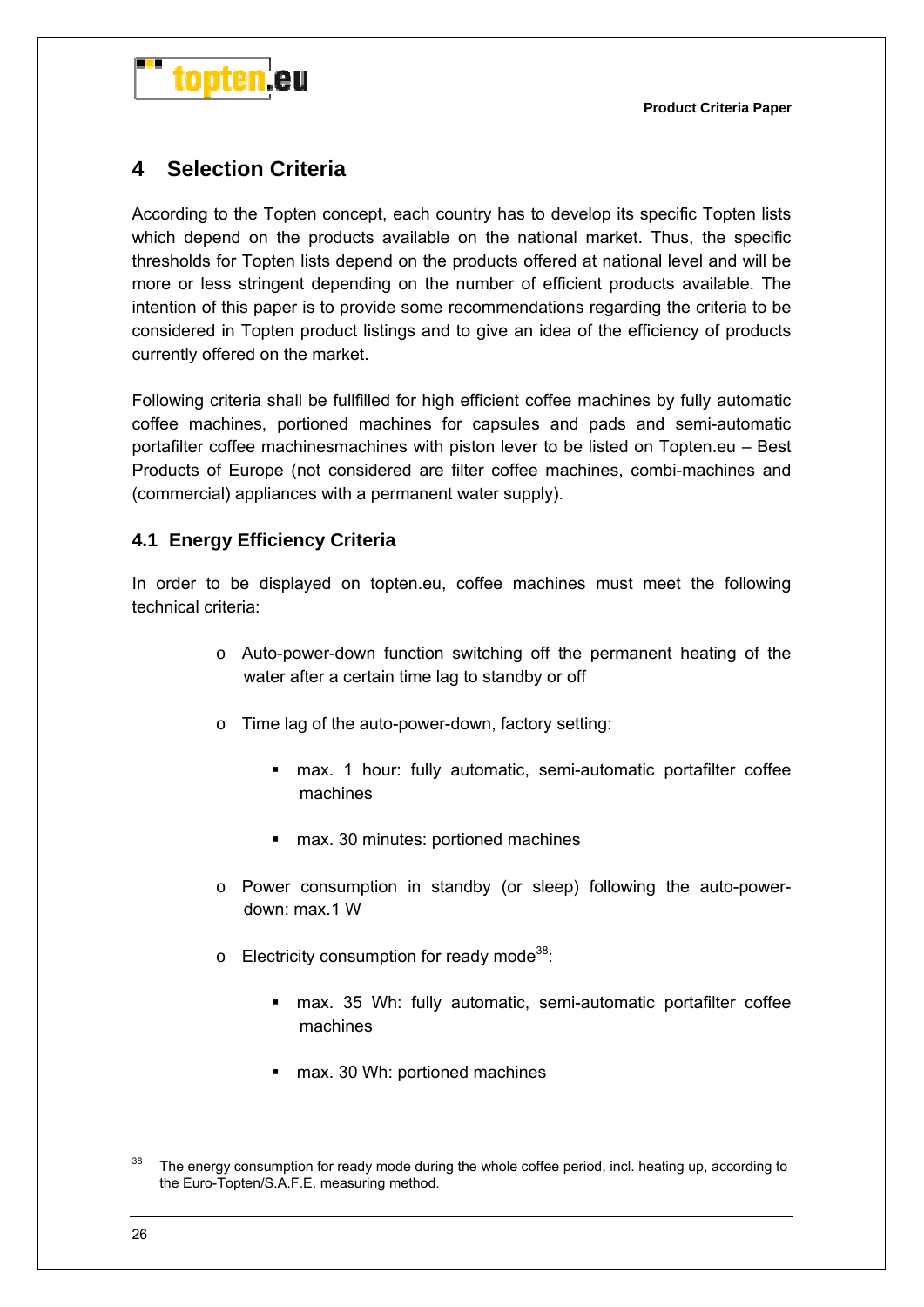

Machines with flow-type heater do not have a ready mode or "keeping warm function". They switch off immediately after coffee production. Therefore they comply with the Electricity consumption criterion anyway. Because there is no ready mode that can be measured, this type of machines is measuered according to point 5 of the Euro-Topten/S.A.F.E. measuring method (Measuring of Machines without Regular Ready Mode in "Measuring Method and Calculation Formula for the Electricity Consumption of Coffee Machines for Household Use"; Euro-Topten and S.A.F.E., 9th May 2009 (see chapter 2.5.1.1)).

The appliance must be available in at least one European country. Relevant values have to be provided by the suppliers. Suppliers who are not able to provide these values cannot claim to have their appliances displayed on topten.eu. All declarations can be verified by random measurements. The data sources are declarations by producers and suppliers, national data-bases and topten-sites (e.g. www.topten.ch, www.topprodukte.at) and measurements by test laboratories (e.g. www.salt.ch).

The products can be ranked according to their electricity consumption (www.ecotopten.de) or to their their electricity costs (www.topten.eu) during 1 or 10 years.

#### **4.2 Quality related product features**

In addition to the energy criteria other quality information could be useful for the consumer. Therefore Ecotopten (www.ecotopten.de) in Germany requires a further quality criterion:

 at least a "good" rating from Stiftung Warentest has to be achieved if an quality test exists. (The absence of a test result does not lead to devaluation.)

#### **4.3 Recommendation for value setting**

#### **Availability of an auto-power-down function**

The coffee machine must have an auto-power-down function.

#### **Time lag of the auto-power-down, factory setting:**

We recommend a maximal delay time (factory setting) of 30 minutes for portioned machines (high and low pressure) and 60 minutes for fully automatic machines and semi-automatic portafilter coffee machines.

#### **Power consumption in standby (or sleep) following the auto-power-down:**

As for non-tertiary coffee machines there is no need to display any information in standby mode, we recommend max. 1 W in standby mode.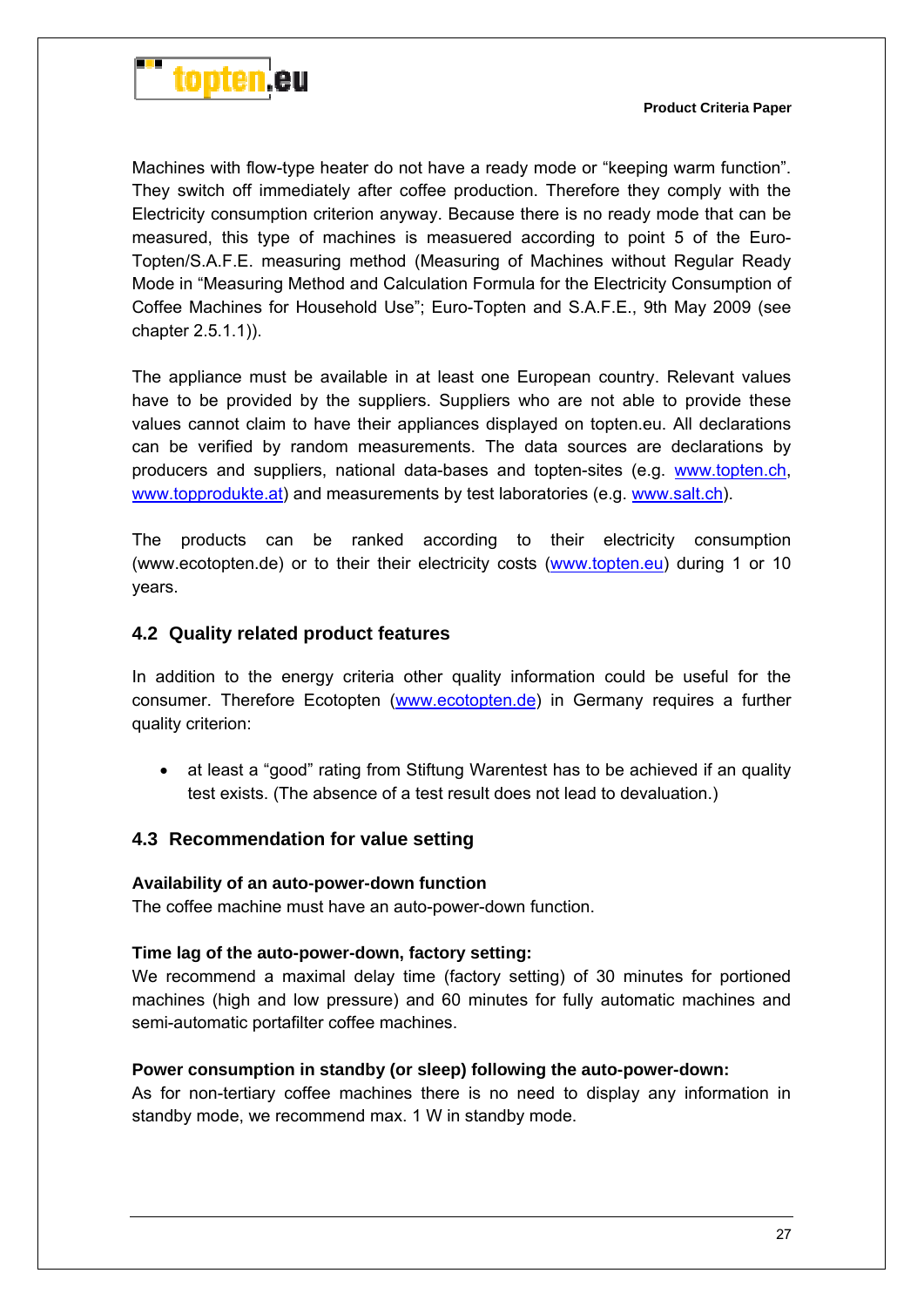

**Product Criteria Paper**

#### **Electricity consumption for ready mode39:**

- max. 35 Wh: fully automatic, semi-automatic portafilter coffee machines
- max. 30 Wh: portioned machines

#### **Annual energy consumption40:**

- ≤ 45 kWh/year: fully automatic, semi-automatic portafilter coffee machines
- ≤ 35 kWh/year: portioned machines

#### **4.4 Topten product information**

The following information can be shown on the Topten websites (in the tables) to ensure that the consumer gets sufficient information also on quality criteria other than energy efficiency:

- Purchase price
- Annual energy costs
- Energy (kWh/year)
- Global warming potential in kg  $CO<sub>2eq</sub>$  per year
- Pressure
- powerconsumption in standby-mode in Watt
- Switch-off delay in minutes
- Others functions, e. g. availability of an automatic cleaning and descaling function

<sup>&</sup>lt;sup>39</sup> The energy consumption for ready mode during the whole coffee period, incl. heating up, according to the Euro-Topten/S.A.F.E. measuring method.<br>40 According to the Euro-Topten/S.A.F.E. measuring method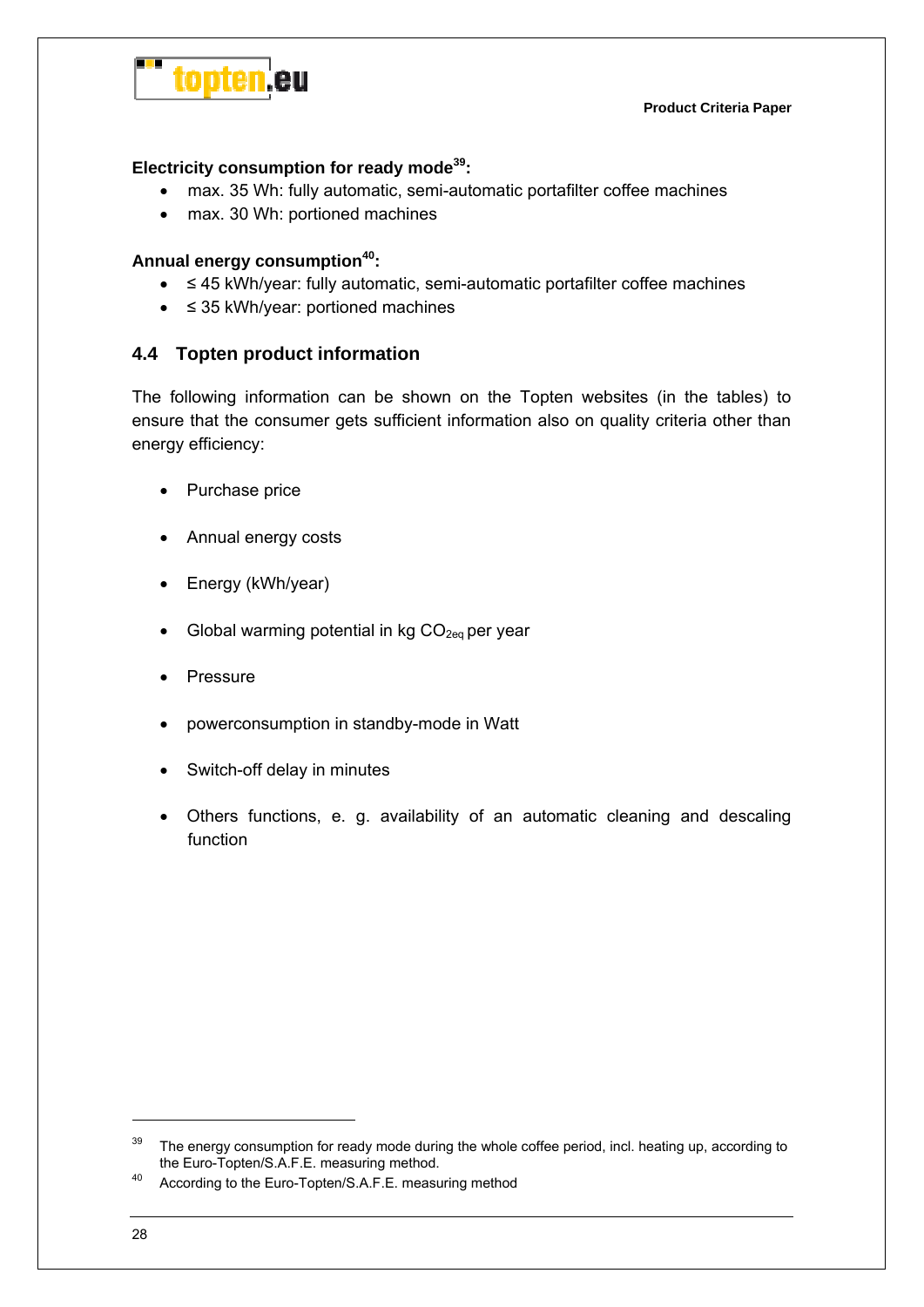

## **5 Additional Considerations**

Policy measures are needed to realise the high electricity saving potential of coffee machines. The Eco-design Regulation for standby and off mode consumption is relevant for coffee machines, but the delay-time for the auto-power-down is not yet defined. Furthermore, as for non-tertiary coffee machines there is no need to display any information in standby mode, thereforelower values should apply (max.0.5 W). Nevertheless, zero standby represents BAT and helps manufacturers to get a better energy class. Minimum Energy Performance Standards MEPS and an EU energy label for coffee machines should be established.

Also the production of capsules and pads should be taken into account and an ambitious timetable for the implementation of accordant criteria should be set up. The capsule production is likely to (over-) compensate the somewhat lower energy consumption of portioned machines for a coffee period (see Table 7). As the energy and resource expenses of capsules cannot be influenced by the buyers after the decision to buy a certain coffee machine, a declaration of the eco-balance of capsules and pads in order to support the buying decision should be discussed.



Table 7 Global warming potential of different preparation methods for coffee. Functional unit: 2000 cups of coffee. (Brommer et al., 2011)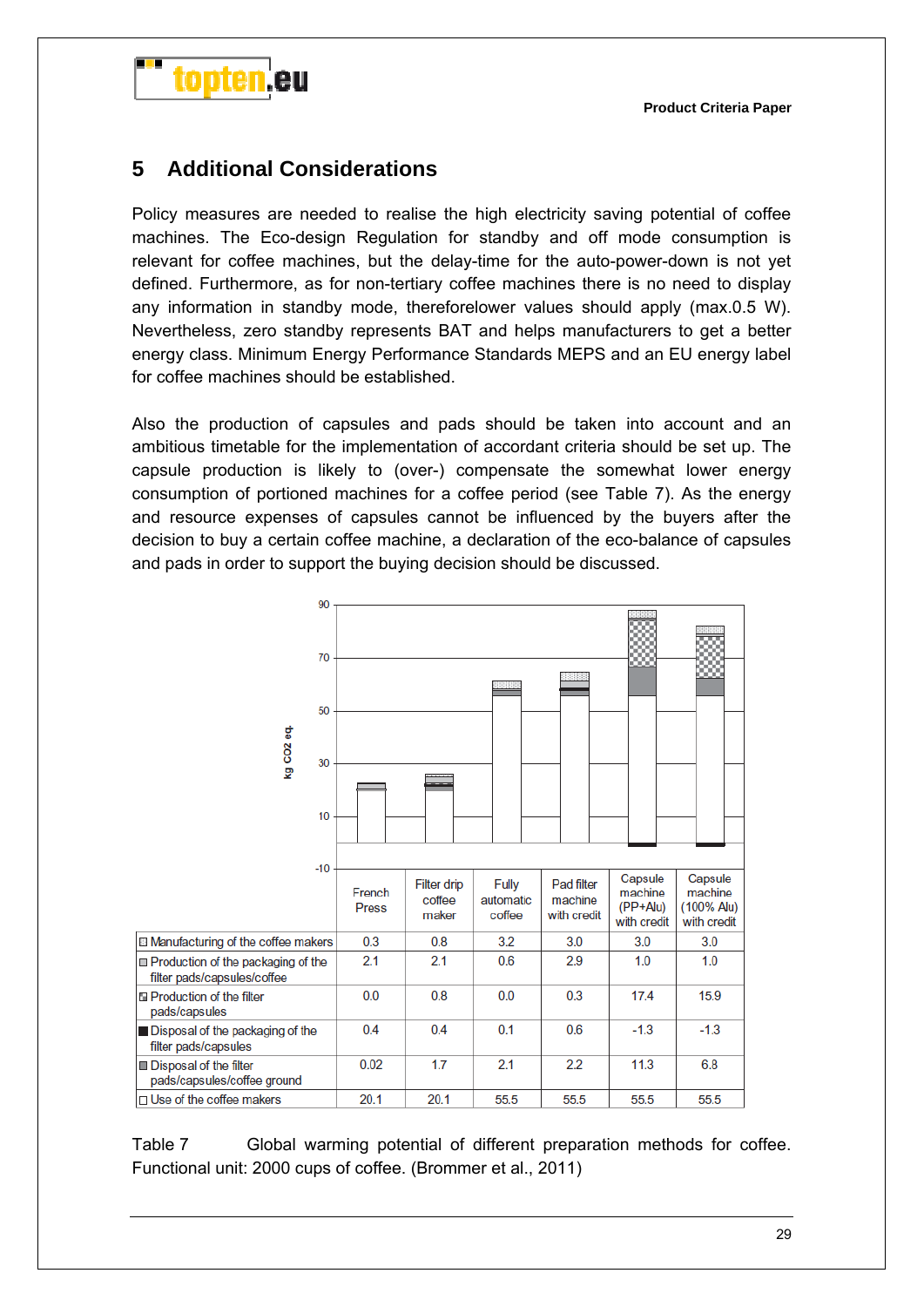

Considering the overall environmental impacts of one cup of coffee, the  $CO<sub>2</sub>e$ emissions from the use phase of coffee (grinding and purchasing, preparation, disposal) represent one of two significant hot spots in the lifecycle of coffee with a share of 36% of the overall emissions. Actually, 30% of these impacts attributed to the use phase are caused by coffee preparation (grinding and purchasing: 4%, disposal: 2%). The second hot spot is the cultivation of coffee beans (cultivation, including therewith connected upstream processes such as production of pesticides and fertilizers) with a share of 55% of the CO2e emisisons. Concerning the use phase, research shows that environmental impacts vary significantly depending on the preparation method used by the consumer<sup>41</sup>. Capsule machines have the highest GWP of between 81 and 87 kg CO2e. The production of the capsules as well as their disposal cause significant greenhouse gas emissions that impair the overall result of the capsule machines. It must be added that the assumptions made concerning the disposal favoured the recycling of the capsules; worse scenarios may be possible in real life.

Furthermore consumers have the possibility to influence the environmental impacts of their coffee machine not only by purchasing an efficient appliance but also by using it efficiently. Smart user behaviour may save a lot of energy. If the coffee machine has an automatic power down function, this should be set to 1/2 to 1 h. Note: the automatic power down function is usually set to 1 to 2 h by factory setting.With the proper setting, not only energy can be saved but also seals and pumps remain in good condition for a longer time, not being hot all of the time. Coffee machines without an automatic power down function should directly be switched off after use. For appliances with an energy saving mode (lowering the temperature of the thermo block), consumers should consult the manual or check the menu in order to verify that this function is activated. If necessary, the energy saving mode must be activated.

Consumers may obtain further information at Internet platforms such as www.topten.eu that contain a number of well-grounded recommendations concerning the choice of efficient appliances. Also promotion programs are important to increase the market share of high efficiency coffee machines. Possibilities are rebate programs, information campaigns, or bonus-malus systems addressing producers.

-

<sup>41</sup> Source: CASE STUDY TCHIBO PRIVAT KAFFEE RARITY MACHARE BY TCHIBO GMBH undertaken within the PCF Pilot Project Germany. http://www.pcfprojekt.de/files/1232962944/pcf\_tchibo\_coffee.pdf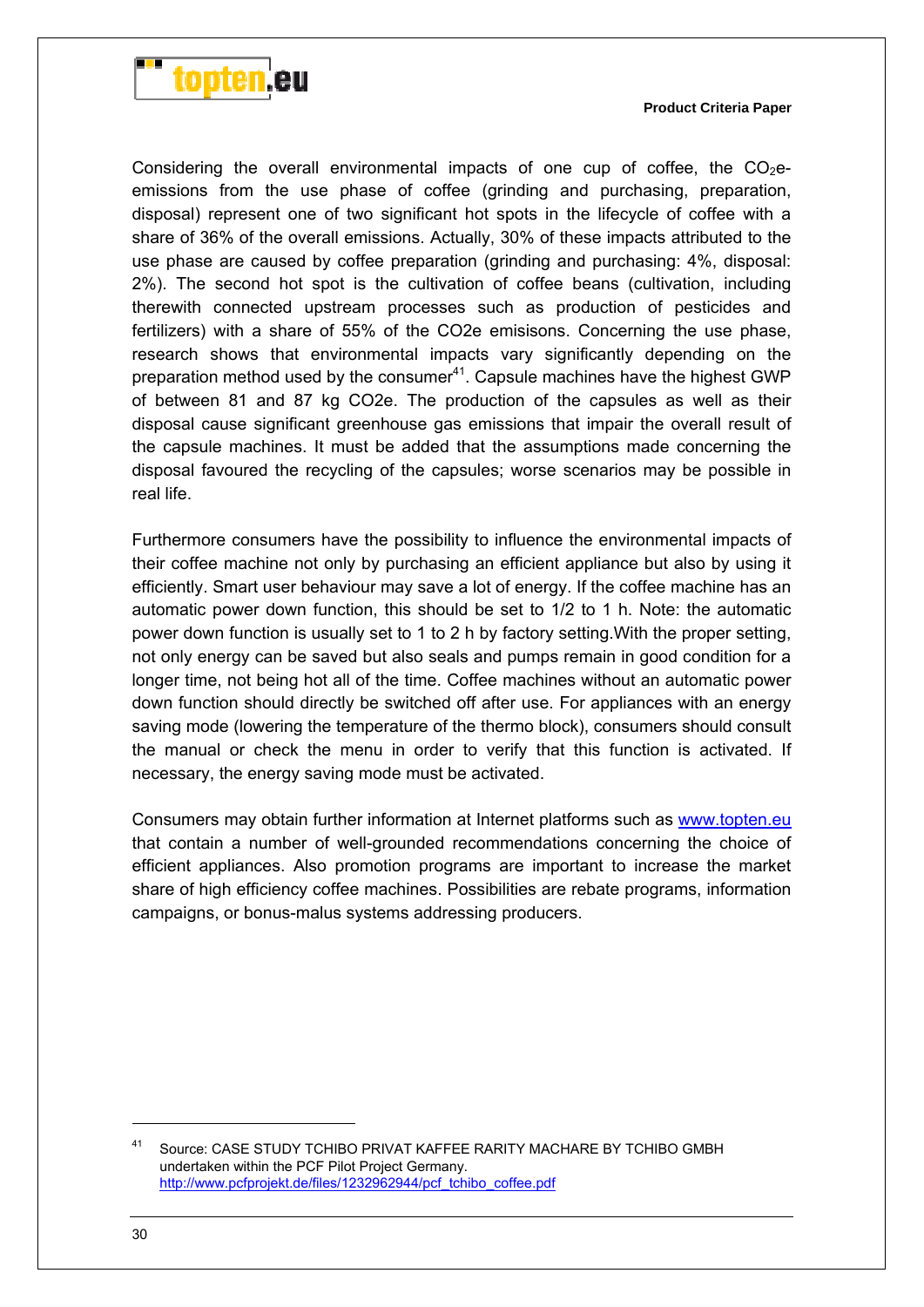

## **6 Bibliography**

Measuring Method and Calculation Formula for the Electrical Consumption of Coffee Machines for Houshold Use. Euro-Topten and S.A.F.E., 9th May 2009. Download: www.topten.eu

IEC 60661 Ed. 2.2 (2006 – 02). Methods for measuring the performance of electric household coffee makers.Bush, Eric, Jürg Nipkow, Barbara Josephy, Susanne Heutling, Rainer Griesshammer (2009). Strategies to Enhance Energy Efficiency of Coffee Machines. Topten International Group TIG, Swiss Agency for Efficient Energy Use S.A.F.E., German Federal Environment Agency, Oeko-Institute. EEDAL-Conference, Berlin 2009.

Josephy, Barbara, Eric Bush, Jürg Nipkow, Adelmo Pilone (2011). Super efficient coffee machines – best available technology and market transformation. EEDAL-Conference, Copenhagen 2011.

Nipkow, J. et al. (2010) Coffee machines: recommendations for policy design, Topten International Group TIG, Paris, www.Topten.info. Countries included are Austria, Belgium, Switzerland, Germany, France, Great Britain, Spain, Italy, the Netherlands, Portugal, Sweden, Denmark, Finland, Greece, Poland, Hungary, Czech Republic and Slovak Republic. Note that Switzerland is not an EU Member State but is included in the original dataset.

Nipkow, Jürg et al. (2010) Coffee machines: recommendations for policy design, Topten International Group TIG, Paris,

Nipkow, Jürg, Eric Bush (2006). Energy label for coffee machines. S.A.F.E.. EEDAL-Conference, London 2006.

Brommer, E.; Stratmann, B.; Quack, D..Environmental impacts of different methods of coffee preparations. International Journal of Consumer Studies ISSN 1470-6423. Öko-Institut e.V./Institute for Applied Ecology, Freiburg, Germany 2011.

The Blue Angel: RAL-UZ 136: Vergabegrundlage für Umweltzeichen Espressomaschinen / Kaffeemaschinen mit hohem Druck. June 2009. http://www.blauerengel.de/en/products\_brands/search\_products/produkttyp.php?id=471

Ecodesign of EuP. Non-tertiary coffee machines lot 25. BIO Intelligence Service, Paris. www.ecocoffeemachine.org

Ecodesign regulation for standby and off mode consumption: Commission Regulation (EC) No 1275/2008 of 17 December 2008 implementing Directive 2005/32/EC of the